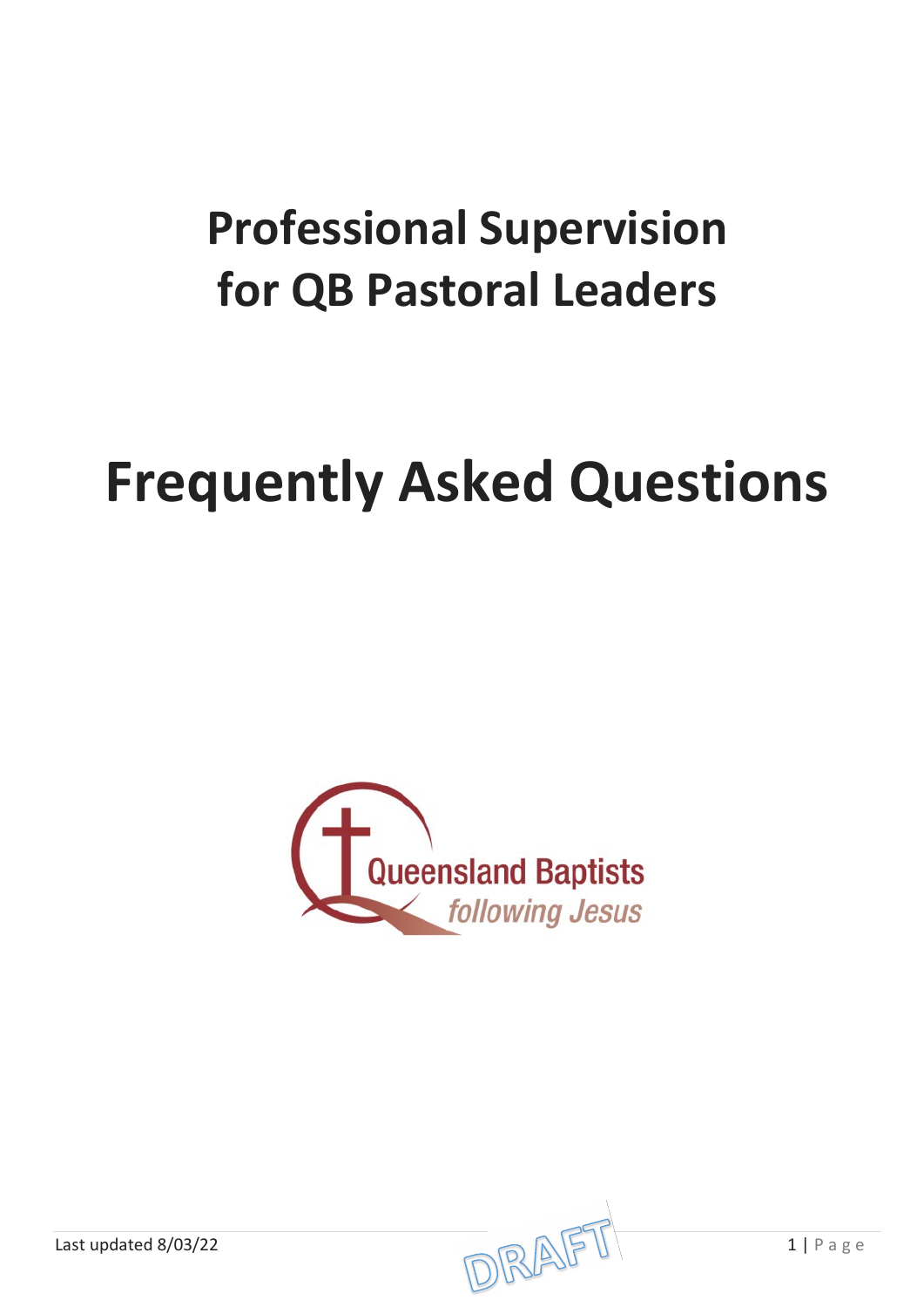## **Contents**

| What is the difference between Pastoral Supervision and Professional Supervision?  4                       |  |
|------------------------------------------------------------------------------------------------------------|--|
| How is professional supervision different from (a) line management, (b) coaching, (c) spiritual direction, |  |
|                                                                                                            |  |
|                                                                                                            |  |
|                                                                                                            |  |
| What is the relationship between supervision and safe ministry practice as it relates to the prevention of |  |
|                                                                                                            |  |
|                                                                                                            |  |
|                                                                                                            |  |
| Could supervision be used as way to gain control of Pastors or evaluate the performance of the Pastor by   |  |
| What are the implications of not implementing a Professional Supervision policy?  12                       |  |
|                                                                                                            |  |
|                                                                                                            |  |
| A Professional Supervisor doesn't understand my context, how can they help me?  13                         |  |
|                                                                                                            |  |
|                                                                                                            |  |
|                                                                                                            |  |
|                                                                                                            |  |
| Can I be supervised by someone in my church? What does it mean for a supervisor to have a degree of        |  |
|                                                                                                            |  |
|                                                                                                            |  |
|                                                                                                            |  |
|                                                                                                            |  |
|                                                                                                            |  |
|                                                                                                            |  |
|                                                                                                            |  |
|                                                                                                            |  |
| How does supervision relate to performance reviews or the re-call process for pastors?17                   |  |
|                                                                                                            |  |
|                                                                                                            |  |
|                                                                                                            |  |
| DRAFT<br>2 Page<br>Last updated 8/03/22                                                                    |  |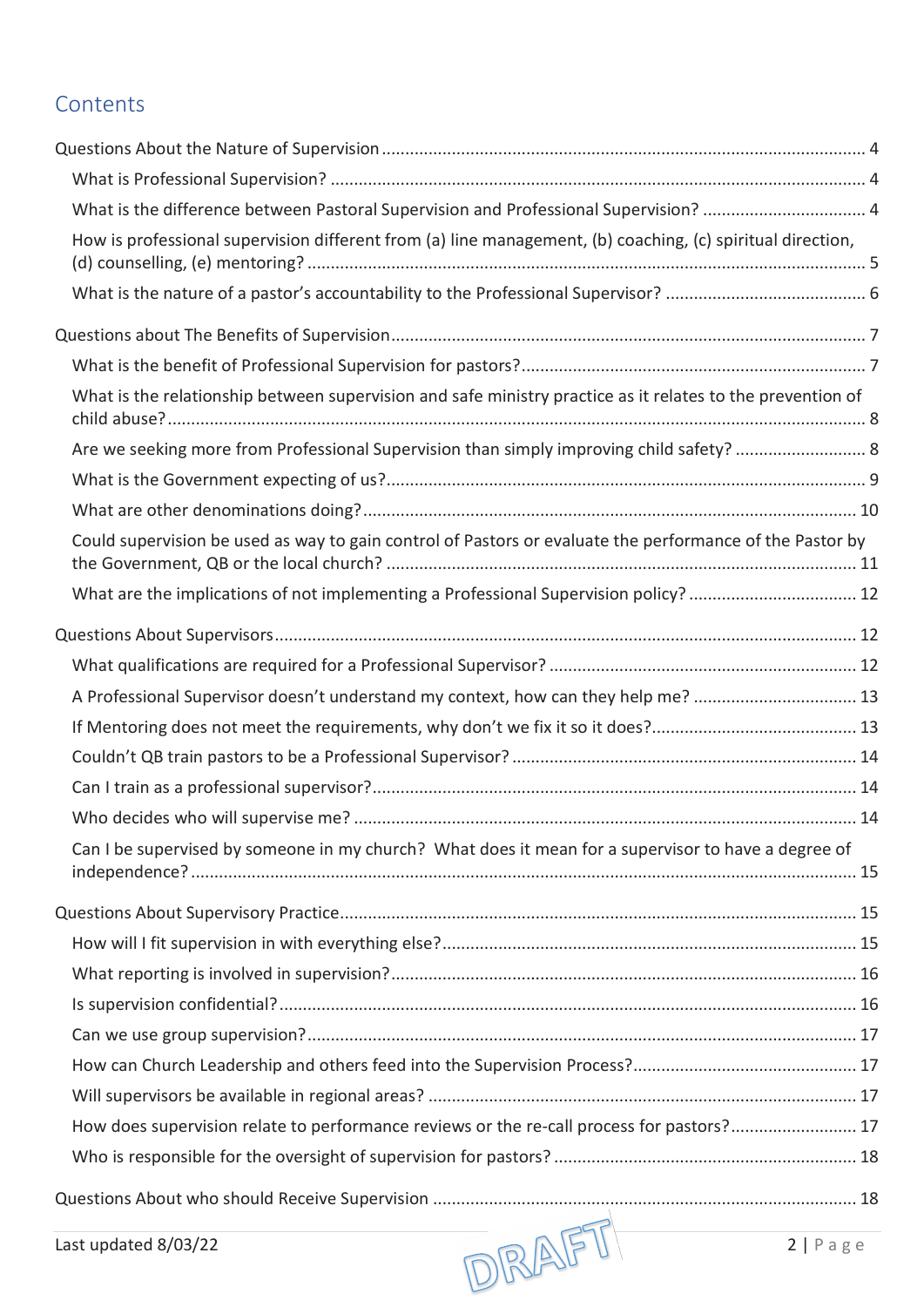| If I am not registered as a QB pastor, but work as a ministry worker in a local church, do I need to be in |  |
|------------------------------------------------------------------------------------------------------------|--|
|                                                                                                            |  |
| If I am registered as a QB pastor and work part-time, do I need to be in supervision? 19                   |  |
| I'm a retired pastor working part time for a church - should I still attend supervision? 19                |  |
|                                                                                                            |  |
| I am a Registered Minister on Special Services serving in an appointment outside the QB movement -         |  |
|                                                                                                            |  |
|                                                                                                            |  |

Last updated 8/03/22  $\sqrt{DRA}\sqrt{P}$  3 | Page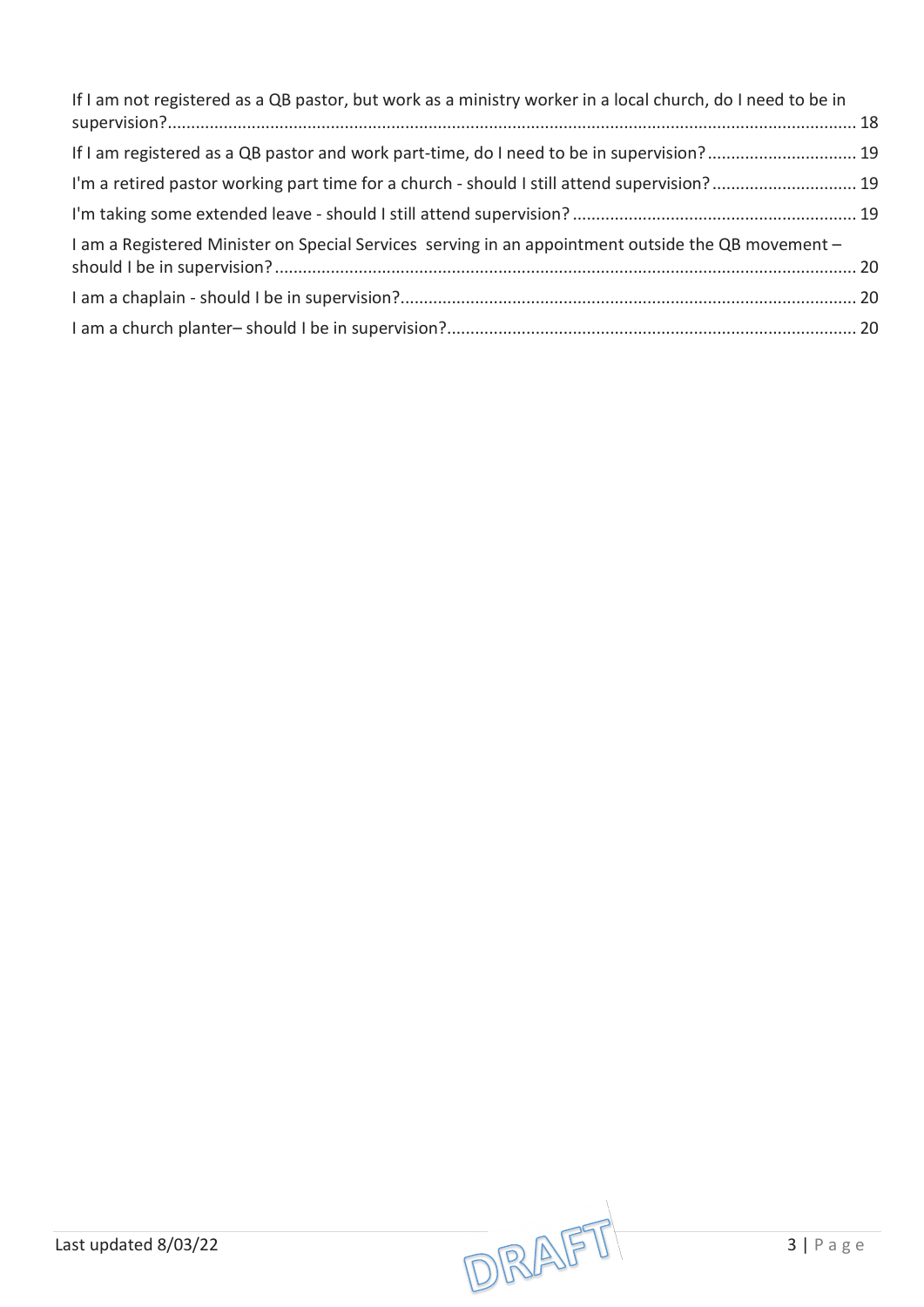## <span id="page-3-1"></span><span id="page-3-0"></span>Questions About the Nature of Supervision

#### What is Professional Supervision?

Professional Supervision may be defined as "a relationship between two or more disciples who meet to consider the ministry of one or more of them in an intentional and discipled way. Such an arrangement allows each person being supervised to give an account of their work, to explore their responses, review their aims and develop their strategies and skills." (Leach & Patterson 2015)

At its core is the opportunity to reflect critically with a trained supervisor on one's work. It enables a pastor to unpack the challenges, dilemmas, disappointments and achievements in their work and put them back together in ways that will help them grow in their own self-awareness of who they are and how they act and react. It also gives opportunity for a pastor to learn and therefore grow in competence in regards their ministry practice, in theological understanding of their circumstances and God's influence as well as in their Christian faith, commitment and practice. A further benefit of good supervision is that a supervisor will help a Pastor to consider their own wellbeing and the wellbeing of those they minister to as well as to identify any potential for their wellbeing to be compromised.

In the light of this, the National Baptist Supervision Framework defines Supervision as

- regular, structured, and intentional conversations between supervisor and supervisee
- focused on work and practice
- paying attention to the supervisee's current context
- within the framework of a shared theological, spiritual, ethical and legal understanding
- paying attention to issues of fitness to practice, skill development, management of boundaries, professional identity, and the impact of work upon all concerned parties including the individuals and communities the supervisee serves and leads

#### <span id="page-3-2"></span>What is the difference between Pastoral Supervision and Professional Supervision?

'Pastoral' Supervision in its technical sense is a specialty area that a Professional Supervisor can be trained in. It has arisen out of the increasing use of Professional Supervision in religious denominations and is used to differentiate between Professional Supervision that is focussed on supporting professionals in the counselling, psychology and social work spheres. This latter specialty is typically referred to as 'Clinical' Supervision

A reading of the Royal Commission's recommendation 16.45 confirms this understanding as it groups 'Pastoral' Supervision under the all-encompassing heading of Professional Supervision.

'Pastoral' Supervision does not simply mean supervision by a more experienced pastor. This would be more like the current mentoring arrangements that are already in place for QB pastors. Instead, it refers to supervision by someone trained as a Professional Supervisor.

It is possible for existing pastors to be trained and gain qualifications as Professional Supervisors. Many pastors are in fact presently undertaking this training. This is being encouraging as it is believed that having supervisors with good pastoral experience will be beneficial for the supervision of our pastors.

Therefore, when the term 'Pastoral Supervision' is used in QB documentation, it will always refer to Professional Supervision by a person who has trained in the speciality area of 'Pastoral' Supervision as

Last updated 8/03/22 4 | Page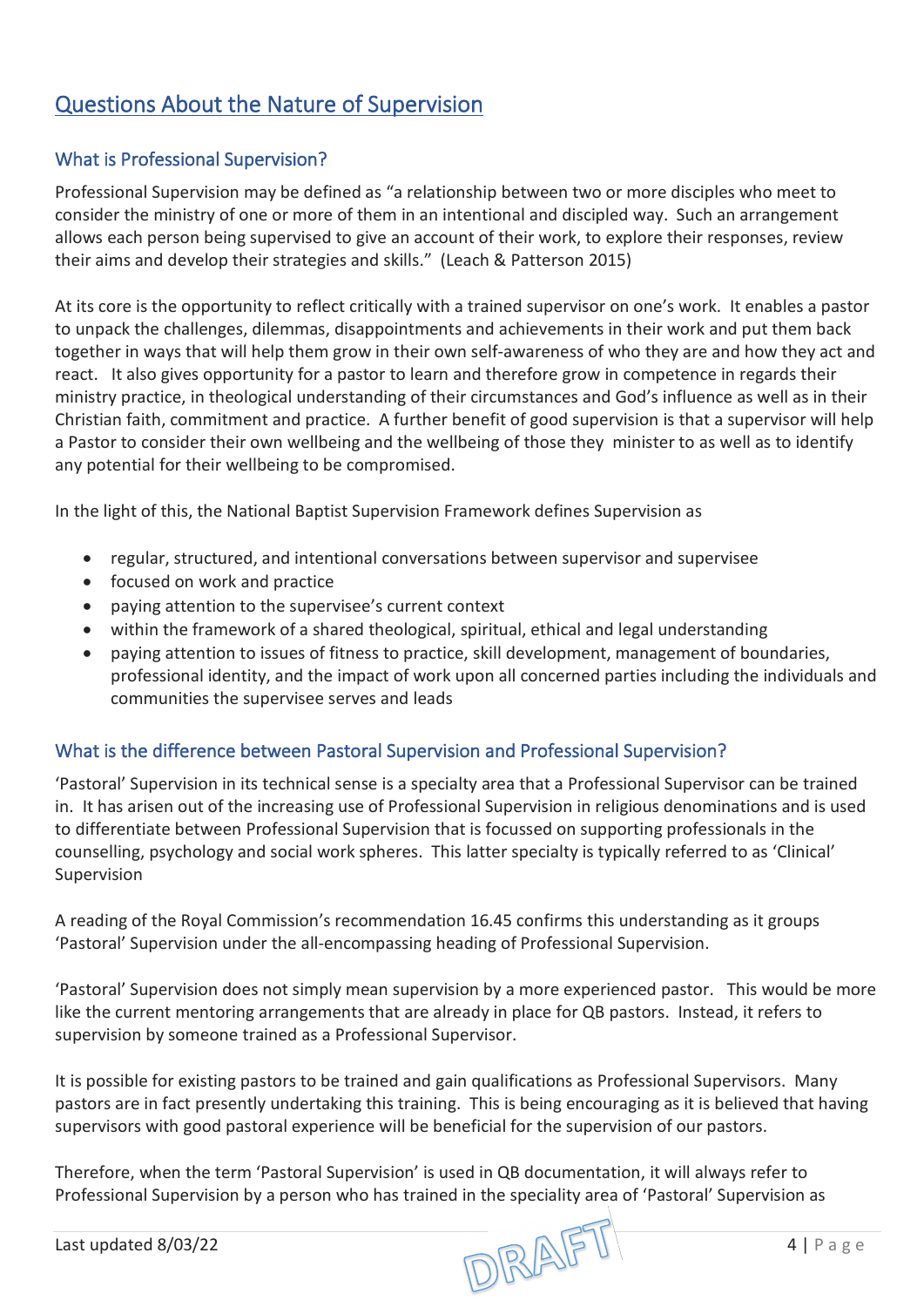distinct from 'Clinical' Supervision. It will not refer to supervision from someone who happens to be a Pastor.

#### <span id="page-4-0"></span>How is professional supervision different from (a) line management, (b) coaching, (c) spiritual direction, (d) counselling, (e) mentoring?

While there are some specific and unique distinctions between these disciplines, in practice, there is often considerable overlap between all these disciplines and practitioners share many of the same skill sets.

(a) Supervision and Line Management: Professional supervision is primarily exploratory and reflective; it has three dimensions in focus – restorative, formative and normative (boundary checking); it is carried out by someone who has some independence from the pastor's organisation and who has specific supervisory training; and is governed by an agreement (Covenant/Contract) between the supervisor and the supervisee. Unlike line management it does not involve task management; it is not focused on achieved results rather it focuses on personal development and relationships; and the responsibility for the work remains with the supervisee. A line manager is focused primarily on achieving results for the organisation and holding subordinates accountably for those results. A Professional Supervisor is focussed on the wellbeing of the Supervisee and those who he/she minsters to and will consider relationships, even those with their line manager.

(b) Supervision and Coaching: Coaching is usually governed by an agreement between the coach and the practitioner. It can consider any aspect of life or work by mutual agreement and is primarily focused on the development of the practitioner in some area or the development of plans and implementation strategies for the area of life being considered. The accountability is usually purely between the two people concerned and the coachee is held accountable for the planned actions. Supervision has a narrower focus - on work related matters, but has a wider interest than purely a development of ministry outcome or plan. Supervision may involve attention to practitioner development (the formative dimension), the ethics of practice within the organisation for the sake of those ministered amongst (the normative dimension), or to the wellbeing of the practitioner or those who are being ministered to (the restorative dimension). While it may result in planned action steps, these are not always present. The accountability within supervision is not only mutual, but also to the wider Church congregation and community.

(c) Supervision and Spiritual Direction: Spiritual direction focuses on living one's life in the light of God's presence, work and call to discipleship. Its focus is broader than merely work related items and it involves primarily theological reflection. Whilst supervision includes spiritual and theological perspectives and reflection, it focuses upon the broader concept of wellbeing of the person which may include spiritual health, relational health, emotional health and physical health as these impact a supervisee's work practice. Work practice is always the focus of supervision, even if the questions raised are theological or spiritual.

(d) Supervision and Counselling: Counselling is focused upon the mental health of the client and seeks to bring personal growth and wholeness. The topic of focus in a counselling session could be drawn from any part of a client's life. While supervision may identify areas of work which are having an impact on the supervisee's mental health or areas of mental health that are having an impact on the supervisee's work, the focus of supervision always has a connection to a supervisee's work. The role of supervision is to explore these impacts but not to work specifically on any mental health concerns raised. If needed, referral to counselling may sometimes be an outcome of supervision. Counselling normally has a limited duration while the client learns tools or strategies for addressing the specific issue being addressed whereas, supervisory relationships are typically of a longer duration. Supervision can focus on a broad range of things that impact work. Both counselling and supervision are formal, structured and professional relationships.

Last updated 0/03/22  $\Box$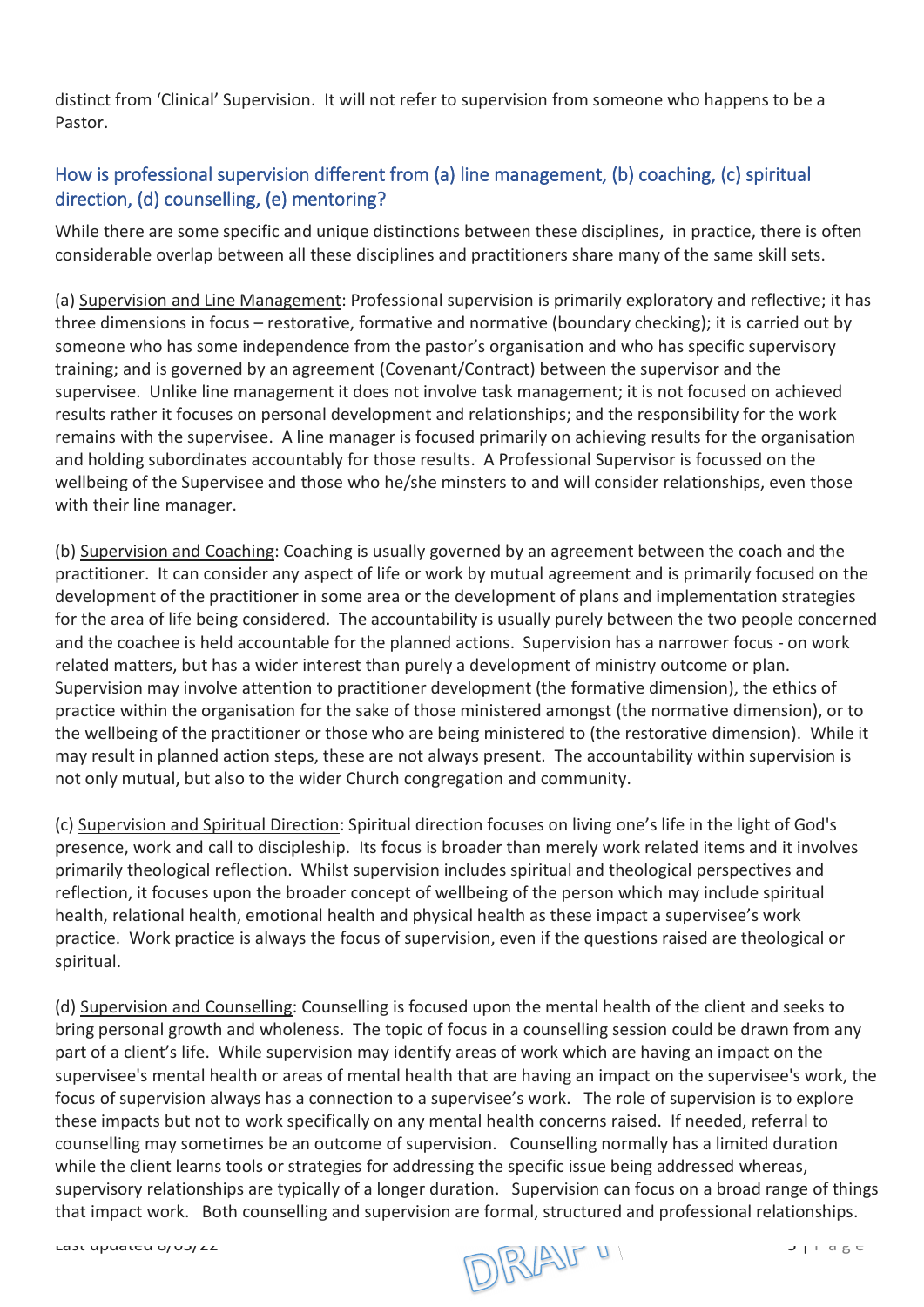(e) Supervision and Mentoring: Mentoring is commonly an informal relationship where a more experienced practitioner willingly shares their life experience with a mentoree. Even though a relationship may be formalised through a work assigned mentor for example, the process of mentoring is typically an informal and relational one that often does not have any specific goals or processes guiding it. The mentoree is typically seeking advice that can be applied into their life which may include work practice. The Mentor normally does not have any formal qualifications to support this relationship other than experience and wisdom. However as mentor, they take the role of teacher and expert guide sharing from their learned experience. Supervision is a formal relationship with a trained supervisor. Supervision identifies the Supervisee as the "expert" who is best placed to work through the issues and challenges at hand. The supervisor seeks to provide a place for the supervisee to explore and reflect on the issues and identify areas for restoration, growth and for ongoing monitoring.

Each of these disciplines mentioned above brings value to the life of a Pastor and each can provide valuable input at various times in one's ministry. It is not reasonable to expect one discipline to meet all the needs that a Pastor may have.

The unique contribution of Supervision to a Pastor's life is the focus on the broad wellbeing of the Pastor and those they interact with (church leadership, church congregation, Pastor's family and community). Secondly, it's focus is on work practice in a structured way can enable a supervisee to consider all aspects of their work relationships. Lastly, it brings a unique and regular attention to standards of practice for a Pastor as laid down in their Code of Conduct and other policies governing their practice and helps the pastor identify areas they might be tempted to cross these boundaries. For these reasons, Professional Supervision is seen as a crucial support for all Queensland Baptist ministers.

#### <span id="page-5-0"></span>What is the nature of a pastor's accountability to the Professional Supervisor?

Professional "supervision" for many conjures up negative connotations. It is linked to images of "institutional surveillance and big brother watching over your shoulder" (Paterson, 2020). But Michael Paterson suggests something different if we look at the etymology of the word "supervision". He writes

In Latin, *super* denotes over or above and *videre* means to see. Putting those two words together gives us over-seeing; a view from above; a bigger picture; a broader horizon or a panoramic perspective. Supervision is all about vision and, at its best, the supervisory encounter is the meeting point of visionaries: people who have been captured by a vision of their role in the world, of how life can be and of how best to express their care for others.<sup>[1](#page-5-1)</sup>

Lack of accountability is not a healthy thing and there is much research that shows that increased accountability leads to improved outcomes for a business or indeed for any organisation. But the positive benefits of accountability can be hindered by suspicion, fear or when power struggles exist. These and other obstacles unfortunately are present in some churches and will limit the benefit of accountability for our pastors and churches.

When talking about accountability, many think simply in terms of being accountable for one's performance. But the focus of accountability as it exists in supervision is not in the first instance performance, but rather wellbeing – the wellbeing of the pastor being supervised and those they are ministering too. Supervision

<span id="page-5-1"></span>Last updated 8/03/22 6 | Page <sup>1</sup> Paterson M. 2020, Pastoral Supervision: Reclaiming the soul of supervision in *Reviving the spirit: the gift of pastoral supervision*, St Mark's Review, No 254, December 2020.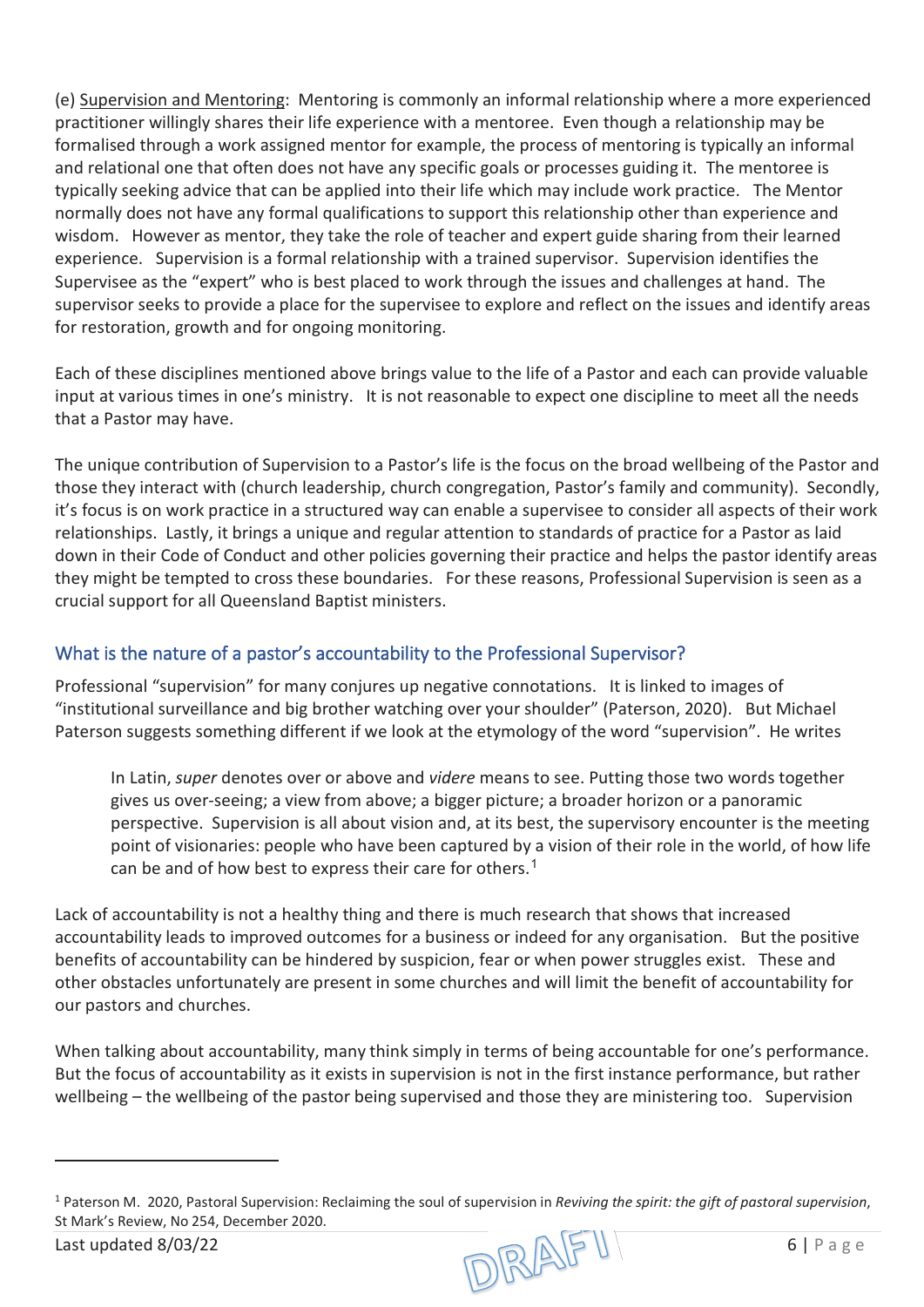seeks to help a pastor cope better with the demands of their work to allow them to minister more effectively for the benefit of the kingdom, their family and indeed their own selves.

But who is a pastor accountable to in supervision? We would all agree that the pastor being supervised is ultimately accountable to God for the work they are called to and their growth in all facets of their being. A pastor in our Baptist Ecclesiology is also accountable to the members of their congregation through the appointed leadership team for their ministry. And this is where accountability for our pastors rests and it is what supervision encourages. In supervision, the pastor being supervised is not accountable to their Supervisor for their learning and growth but to God, and their church (leadership) who has called them to ministry and who they minister to. The supervisor assumes a measure of responsibility, not for the learning or any other results of supervision, but for ensuring that the processes and the space are being maintained which allow that personal learning to occur. These mutual aspects of accountability (that of the Supervisee and the Supervisor) are typically defined in the contract or covenant that governs how supervision will take place.

Perhaps a better way of looking at supervision is to see it through the framework of helping to reframe our vision. In a ministry context, Kenneth Pohly has suggested that the supervisor stands *with* us in the sense of being alongside us, rather than *over* us[2](#page-6-2). The role of the supervisor is not to direct the supervisee or to assess their performance, but rather, to provide support so the one being supervised can reflect on their own circumstances in order to gain a new perspective, greater clarity, deeper understanding, more awareness of the pitfalls and a clearer vision for what the next steps could be.

## <span id="page-6-1"></span><span id="page-6-0"></span>Questions about The Benefits of Supervision

#### What is the benefit of Professional Supervision for pastors?

Pastoral Ministry is complex.

- It is complex because pastors care for people who are ravaged by sin and its effects.
- It is complex because it is based around many relationships where the Pastor is expected to fulfill multiple roles.
- It is complex because there is increasing demands placed on pastors for which they often have not received training for.
- It is complex because there is a spiritual dimension to all that happens.
- It is complex, because being a pastor is a lonely experience and there are few people who able to care and support them individually.
- It is complex because every pastor is different with a unique history, personality and experience that shape their conscious and their unconscious fears, anxieties, beliefs and practices.
- It is complex because pastors are fallen themselves and often operate in a place of tiredness and brokenness that can spill over into their work and ministry.

Professional Supervision provides a safe place with a trained supervisor where the complexities of ministry can be reflected on. A good illustration is a tangled ball of wool. When pastors find themselves in the midst of the tangle of ministry, they often don't know what to do or how to begin to untangle the mess they are faced with. It is often overwhelming and debilitating. But a Supervisor who sits outside the situation with a broader perspective than theirs is often able to help the pastor pull gently on various strands of their tangle

<span id="page-6-2"></span>Last updated 8/03/22 7 | Page <sup>2</sup> Kenneth H. Pohly, Transforming the Rough Places: The Ministry of Supervision, 2nd ed. (Franklin, TN: Providence House Publishers, 2001), 146.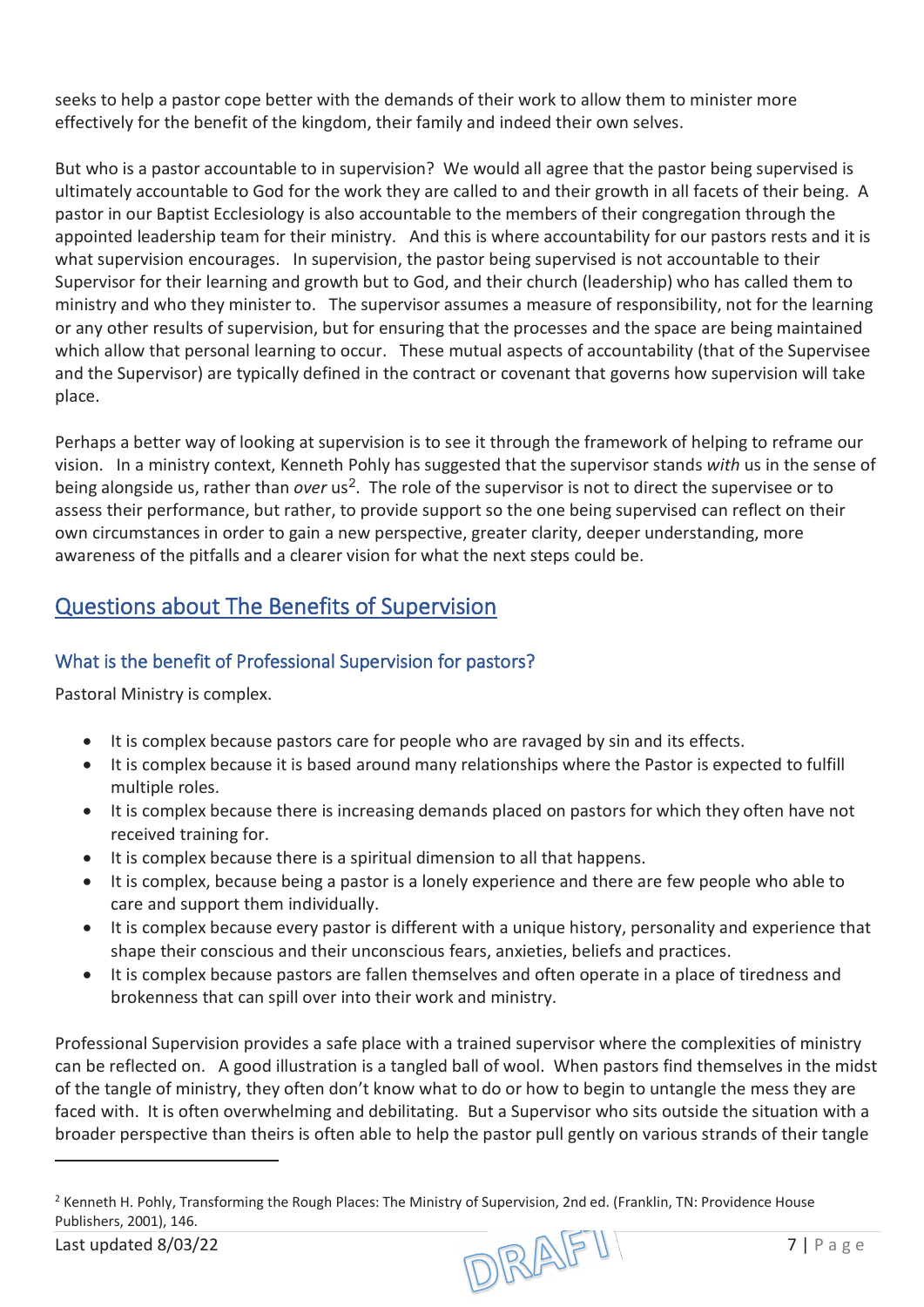and help them figure out how to unravel the tangle (even partially) and give them the freedom, ability and capacity to move forward in a productive way or make better sense of the mess before them.

A supervisor is trained to facilitate a pastor's learning from past events and help them imagine how they can apply that new understanding to similar situations that might occur in the future. Alternatively, they can provide support for the Pastor to evaluate and select an appropriate response to current situations; provide a place for healing as a pastor is affirmed and encouraged in their ministry; or even help a pastor honestly evaluate their practice against acceptable standards of ministry to ensure that one's ministry is above reproach in all senses.

Being outside of the circumstances, enables the Professional Supervisor to bring a whole new perspective to the complexities of ministry.

#### <span id="page-7-0"></span>What is the relationship between supervision and safe ministry practice as it relates to the prevention of child abuse?

While some would see that Supervision is a reaction to the problem of child abuse by citing recommendations of the Royal Commission into Institutional Child Sexual Abuse, the reality is that Supervision has been an important support to many helping professions and even some religious denominations long before the Royal Commission. Professional Supervision should not be seen as a silver bullet for child abuse on its own but is part of a change in culture that seeks to have a far greater impact.

Even within the Royal Commission's recommendations, Professional Supervision sits within Child Safe Standard 5. This is one of ten Child Safe Standards adopted nationwide which specifically addresses human resource management practices of screening, recruiting and ongoing performance reviews to ensure people are suitable and supported. Introducing better practices in these areas will have wider impact and benefits than just minimising child abuse and should not be seen in isolation as being the magic solution to all child abuse cases.

QB recognises that Professional Supervision can help to support a change of culture from isolated practice to more accountable, transparent and supported practice. This aligns with QB's desire to see churches and pastors functioning in healthy and sustainable ways and fits within our priority of Collaborative Autonomy.

With greater accountability, transparency and support, pastors will be far better equipped to process and work their way through complex situations and demands that could potentially result in burnout or harm to themselves or indeed to others. Supervision will not on its own prevent any individuals in ministry intent on harming others from doing so. However, supervision will help pastors reflect on the impacts of their own patterns of ministry and help them take steps to work more safely for themselves and others, e.g. in taking appropriate time off, in observing the code of conduct, in sharing difficult decisions, in making wiser decisions, etc.

#### <span id="page-7-1"></span>Are we seeking more from Professional Supervision than simply improving child safety?

Pastors struggle in many ways including through

- criticism and conflict,
- pain and sadness,
- isolation and loneliness,
- pressure to make the right decisions and live up to everyone's expectation,
- dealing with power and position,

Last updated 8/03/22 8 | Page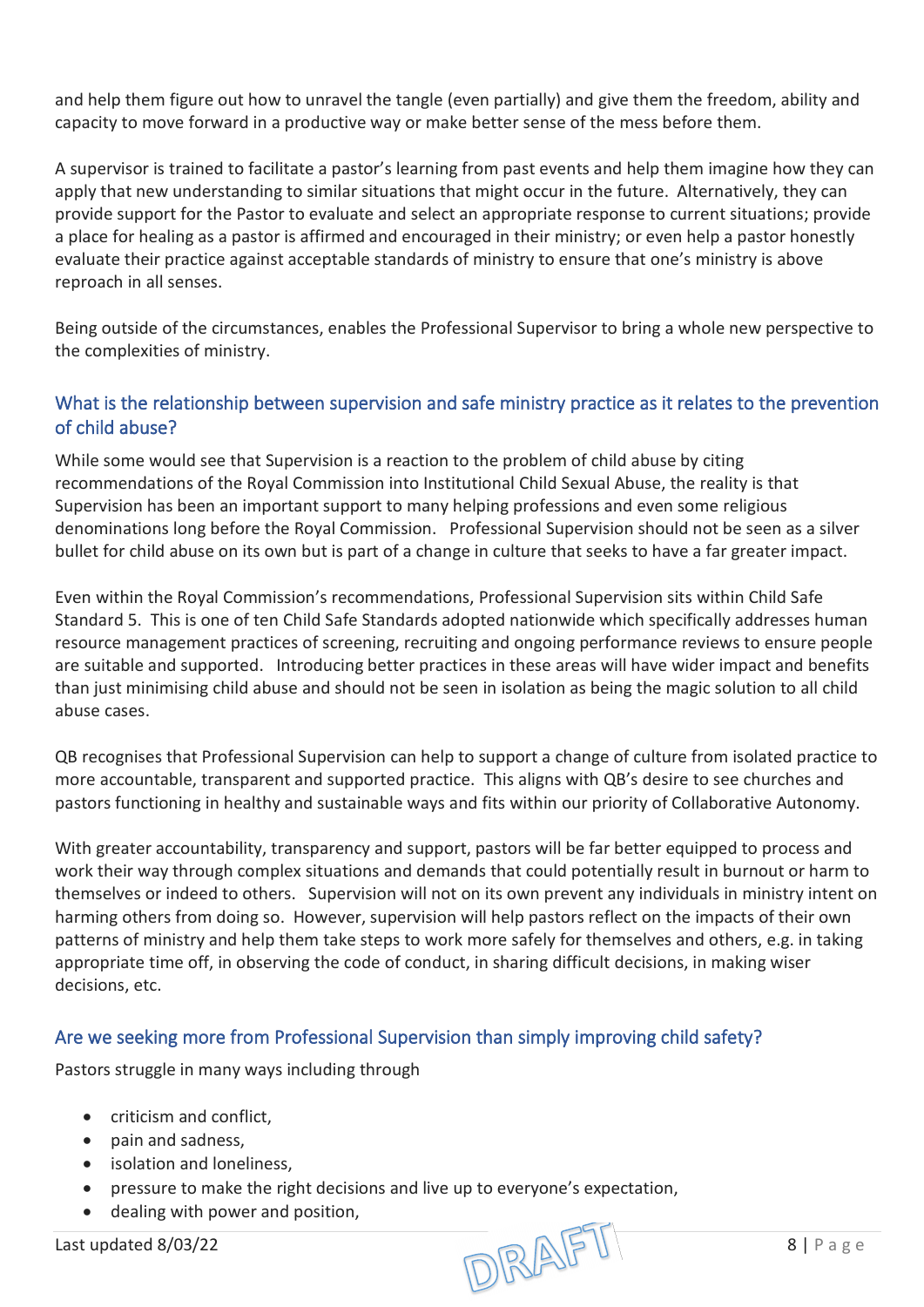- a never-ending workload,
- helping people through times of trauma and trouble,
- the dynamics of spiritual attack on themselves and their family
- constantly changing demands and expectations that they were never trained to deal with

You may like to add to this list, but each of these things have a way of wearing a pastor down. Add now to this list all the non-work-related items a pastor might face and the situation becomes even more dire. Some cope better than others in the light of these challenges, but the constant bombardment of things means that pastors are carrying a heavy burden. Is it any wonder that pastors burn out, drop out, stumble or make knee jerk or unwise decisions?

Child sexual abuse could likely be one result of a pastor who is struggling with life and ministry. But it is not the only one, or probably the most common result of a Pastor who is struggling.

Professional Supervision has at its heart, to ensure the wellbeing of the Pastor and those they minister to. Wellbeing in this instance has a far greater focus than simply preventing child sexual abuse and therefore it is suggested that Professional Supervision is best positioned to assist QB pastors when it is non-prescriptive and applied in a broad sense.

Supervision will assist some by bring restoration and healing to a tired or disillusioned pastor. It may assist to clear roadblocks and reframe situations that once seemed impossible in ways that enable a pastor to recover a new vision for the future. It may help a pastor reflect on situations and learn more about themselves and how they might be able to minister better in different circumstances. It may also help to identify areas in ministry where the margins have been eroded and a pastor is at risk of moving into unhealthy practices or dangerous places.

One writer has put it this way, Professional Supervisors are "Ideally placed to empower and facilitate experiential learning and transformational learning with supervisees, to critically reflect on practice, to find new perspectives, bring into awareness our preconceived ideas and assumptions, cherish difference, encourage creativity and reframe our experience in the wider world" (Creamer 2011, pg. 146-160). $^3$  $^3$  QB's hope is that each of our Pastors are better equipped, better supported and have their resilience increased through the gift that is Professional Supervision.

#### <span id="page-8-0"></span>What is the Government expecting of us?

By way of background, The Royal Commission into Institutional Responses to Child Sexual Abuse was a five year inquiry announced by the Federal Government at the end of 2012 to investigate institutional responses to child sexual abuse and related matters. It was initiated because of increasing awareness of the problem of child sexual abuse in institutional contexts and the growing calls from the broad community for a national inquiry.

The Royal Commission handed down a number of preliminary reports that dealt with Working with Children Checks (2015), Redress and Civil Litigation (2015) and Criminal Justice (2017) before it handed down its final

Last updated 8/03/22 9 | Page

<span id="page-8-1"></span><sup>&</sup>lt;sup>3</sup> Creamer, Mary. (2011) Reflections on Learning and Transformation in Supervision: A Crucible of My Experience. In *Supervision as Transformation,* edited by Robin Shohet, pg. 146-160. London and Philadelphia: Jessica Kingsley Publishers.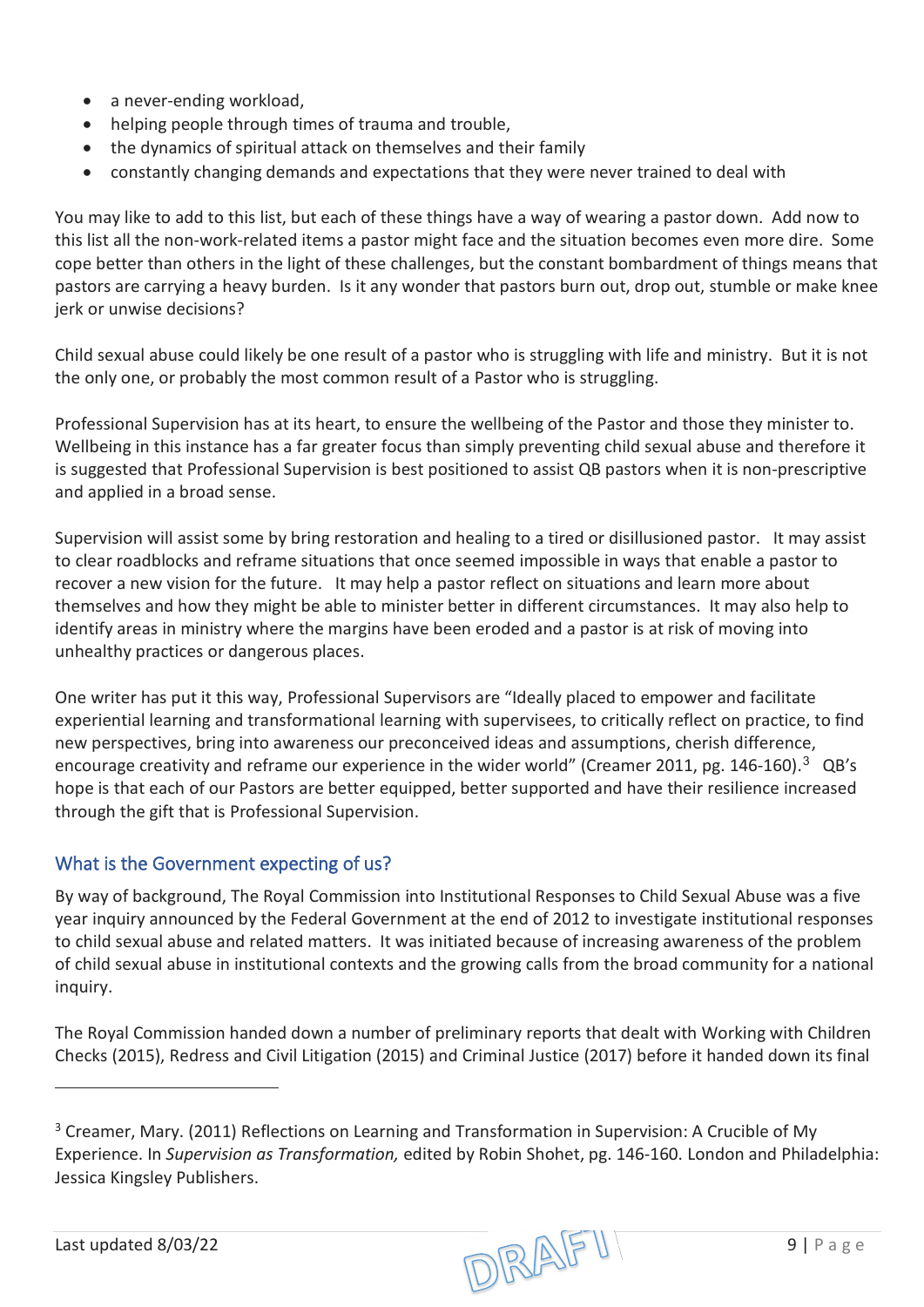report on 15<sup>th</sup> December 2017. Contained in these reports were numerous recommendations made to Government and institutions (both secular and religious) that were responsible for caring for children.

The recommendations were progressively considered and addressed by Federal and State Governments. The Federal Government in their response clearly identified those recommendations that were within their jurisdiction and those which were not. It should be noted that many of the recommendations of the Royal Commission have already been implemented through policies and legislature at a state and federal level. The Redress Scheme is an example of this.

For all matters that related to religious institutions the Government's response was the same … "These recommendations are a matter for religious institutions."

It is clear that the Australian Government expects all institutions (secular and religious) to act consistently and effectively to protect children from sexual abuse. This includes the expectation that all institutions act consistently with the National Principles for Child Safe Institutions that have been broadly adopted throughout the national landscape at all levels of government and society.

The stated expectation is that all institutions will consider the recommendations made and provide an appropriate and considered response to them. At this time the Government are refraining from dictating specific requirements at this time and it is not expected that the Government will provide any further direction or clarification about these recommendations, preferring instead to give institutions some freedom to design approaches that fit their operation. Institutions are however, being asked to report annually on what actions they are taking in response to the recommendations to the National Office for Child Safety. While QB or the Australian Baptist Ministries have not yet been compelled to go on the public record and report on their progress of work in these areas to date, this will become a requirement in the coming years. At this time, we will have to justify what we have done and why we have chosen these actions.

It is also increasingly becoming apparent that non-action is not an acceptable response. As seen in recent legislature that will allow ACNC privileges to be removed from institutions fielding allegations of abuse who do not sign up to the voluntary national redress scheme, there is likely to be sanctions brought against institutions who do not choose to respond appropriately. It is likely that the appropriateness of responses by institutions will be measured by what the Royal Commissioned has recommended, what other institutions have put in place and by general community sentiment.

In terms of the recommendation into Professional Supervision, the royal commission makes it clear what they have in mind and what it is that Professional Supervision is seeking to achieve. Australian Baptist Ministries and Queensland Baptist have taken this into consideration when formulating their frameworks and policies.

#### <span id="page-9-0"></span>What are other denominations doing?

Most other denominations around Australia are well advanced in the development of policies and the implementation of Professional Supervision for their ministers and clergy. QB have reviewed the work of the Anglicans, Uniting, Churches of Christ (Vic & Tas), Salvation Army and Catholics as well as some other denominations overseas (Methodists and Presbyterians) and other institutions such as Scripture Union and Chaplaincy Australia. These have been helpful in drafting the QB policies and proposals.

Similarly QB representatives have been consulting with interstate colleagues who together have drafted a National Standard for Professional Supervision which the Australian Baptist Ministries have endorsed. This has guided the development of the QB policies regarding Professional Supervision.

Last updated 0/03/22  $\Box$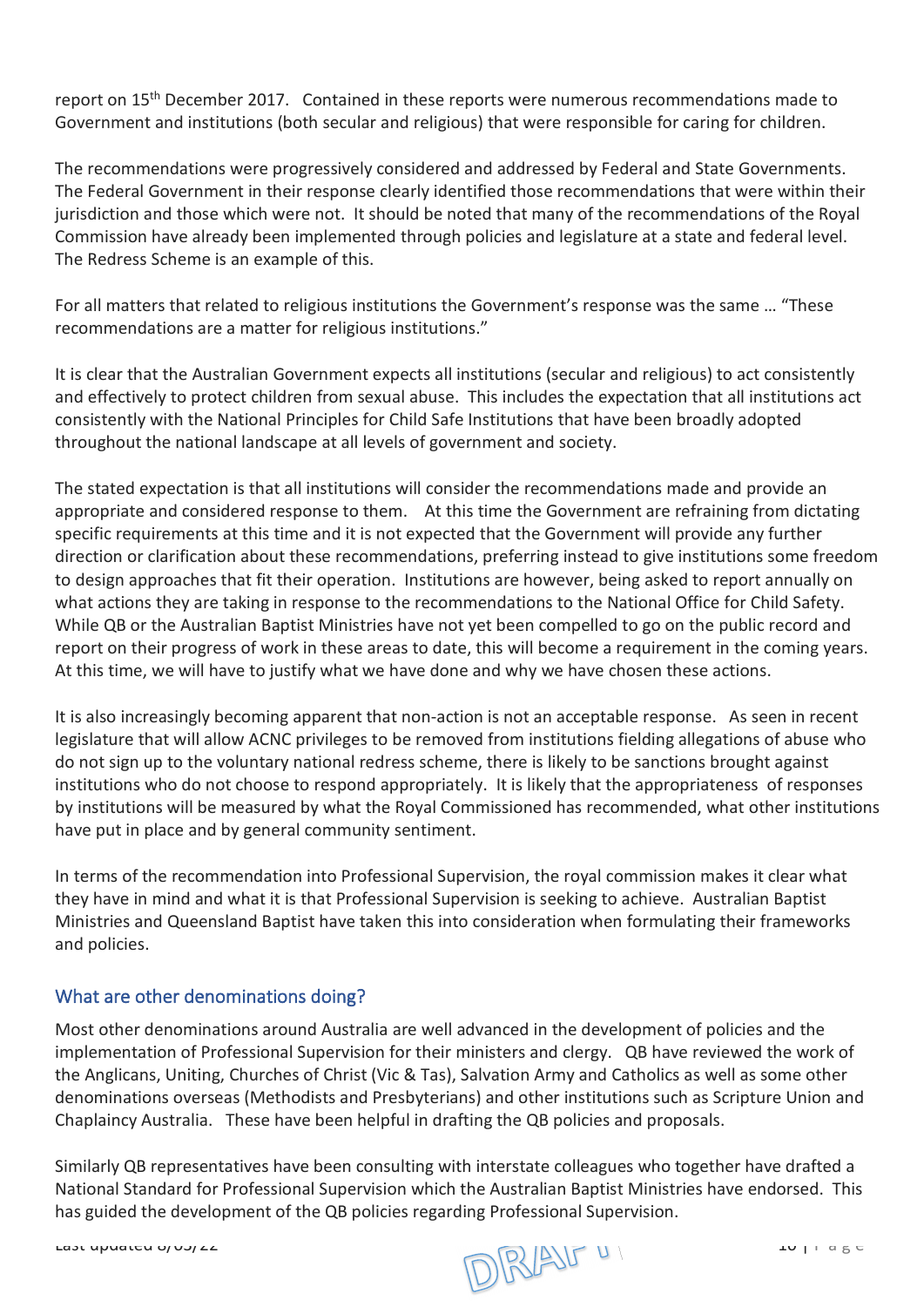The standard response of most of the mainline denominations to the Royal Commission's recommendations is to implement a system of Professional Supervision, though the details of their policies vary between denominations and between dioceses.

#### <span id="page-10-0"></span>Could supervision be used as way to gain control of Pastors or evaluate the performance of the Pastor by the Government, QB or the local church?

No, Supervisors do not work for or answer to the government, QB or the local church for their practice. They are not "secret police" acting for any other third party and the content of their supervision is not made available to others or for other purposes unless agreed to by the Pastor<sup>[4](#page-10-1)</sup>. In Professional Supervision, the supervisor works for and with the Pastor and is bound by confidentiality arrangements agreed directly with the Pastor. These confidentiality agreements are part of a wider code of conduct which govern the actions of Professional Supervisors. These codes ensure that they operate free from interference of outside bodies.

When working with a Pastor in a compliance space, the Professional Supervisor references the Code(s) of Conduct which the Pastor has themselves signed up to. These Codes identify the boundaries of acceptable and healthy practice. They do not reference vision statements, strategic plans or other such documents from the local church, QB or any other source and therefore the Supervisor has no mandate or measure by which they can check alignment of the pastor with any such documents. The Professional Supervision is interested in the wellbeing of the pastor and those they minister to, not the performance of the pastor in relationship to any Key Performance Indicators that an organisation may seek to impose on them. As such they can not be used by a Pastor's church leadership to evaluate performance.

Some fear that Supervisors will be forced to report pastors to the government based on their conversations and point to laws such as Victoria's Conversion Practices Bill. These fears are speculative as there are no plans for any such laws in Queensland. While it is true that when mandatory reporting laws are introduced, such as the laws surrounding Child Sexual Abuse reporting, Professional Supervisors will fall under its requirements, it should be remembered that so does the pastor himself, a pastor's local church leadership, pastoral peers, staff members and congregation. If a pastor was actively breaking a law, it would be more likely that they would be reported by a member of their local church leadership or congregation who are required to report criminal actions well before the issue would be raised at Professional Supervision.

In a similar way, if a pastor is actively acting in a manner that falls outside of acceptable practice as might be defined within the code of conduct, it would be expected that members of their congregation or the people impacted by this unacceptable behaviour would be reporting them to their local church leadership or to QB well before a Supervisor became aware of it. Such reporting by congregational members and leadership already happens and is managed through existing QB processes and procedures. A Pastor accessing a Professional Supervisor would not make this eventuality more likely but would add another layer of protection for themselves against such an eventuality. By accessing Professional Supervision, a pastor can provide a short circuit that would interrupt harmful behaviour (if it were raised) and allow the Pastor to reflect on better ways responding.

Last updated 8/03/22  $\sqrt{P(\mathbb{R}|\mathbb{R})}$  11 | Page

<span id="page-10-1"></span><sup>4</sup> The one exception to this is where the case notes of the Professional Supervisor may be the subject of a subpoena from a court of law. This may occur if there was a criminal or civil case brought against the Pastor being supervised, but would obviously be a serious and unusual situation. Most Professional Supervisors would not keep detailed notes on sessions and the content of these notes would likely not reveal much detail. Professional Supervisors may also choose to refuse such a request in some instances based on client privacy privileges. The subject of note keeping is normally a key discussion at the beginning of any Supervision relationship.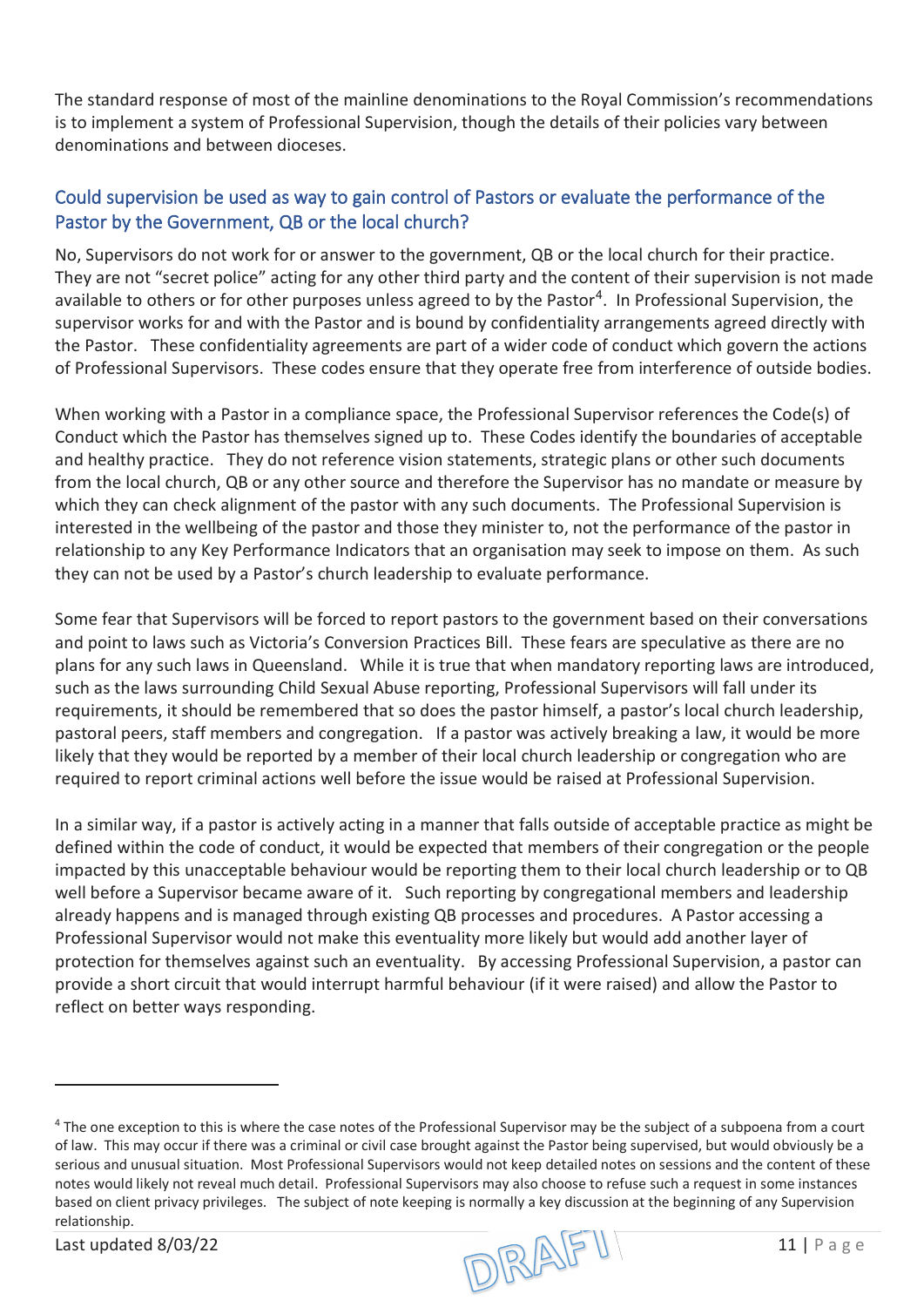In addressing the fears around expanding mandatory reporting requirements, Queensland Baptist are active in advocating for religious freedom and representing QB pastors to all levels of government in conjunction with other bodies such as heads of churches. Should any proposal for mandatory reporting for religious activities be suggested in the future, QB and other denominations will consider the impact and an appropriate response at that time. It should be noted that our Baptist Brothers and Sisters and indeed those in other denominations in Victoria are not avoiding implementing Professional Supervision because of these fears.

#### <span id="page-11-0"></span>What are the implications of not implementing a Professional Supervision policy?

It is becoming increasingly clear that government and community expectations are increasing in regard to accountability of Ministers in religious organisations. The failure of religious institutions (including Baptist churches) has been clearly brought into the light in the last decade and the government has clearly placed the onus of responsibility on religious organisations to improve how they manage and supervise their pastoral workers.

Institutions that do not act to improve their management and supervision of pastoral staff can expect to suffer significant reputational damage when they fail in their duty of care as has been witnessed recently in Australia and abroad. They will also likely leave themselves exposed to greater legal and insurance exposure if they do not implement adequate policy measures and may even suffer government sanctions in regards their ACNC status or the like. This is what is currently being seen in relationship to some of the earlier recommendations made by the royal commission around the National Redress Scheme and the implementation of Child Protection Policies. The Federal Government has legislated those institutions that do not subscribe to the voluntary National Redress Scheme where allegations of abuse have been made will lose their basic religious charity status. Similarly, insurance cover for child molestation is now conditional on churches having implemented the best practices in child protection policies, code of practices, child protection training and other processes relating to screening of applicants, handling allegations and mandatory reporting. As Professional Supervision becomes a best practice approach to people management across religious institutions, it is likely that there may be similar repercussions facing institutions which do not implement these best practices in relationship to the management and supervision of their staff. The failure to applying best practices will also undermine any legal defence a church has in the case of them being sued for any harm done to any person in their care.

### <span id="page-11-2"></span><span id="page-11-1"></span>Questions About Supervisors

#### What qualifications are required for a Professional Supervisor?

There are two important aspects needed for Professional Supervisors – formal training and experience.

We recognise that there are several pathways to obtaining the appropriate training for Professional Supervisors. Therefore, supervisors working with QB pastors, will be required to satisfy the following requirement

A Supervisor must be trained and hold a recognised qualification in Professional Supervision or an equivalent discipline that provides them with the necessary skills for a Supervisor. This would typically be a qualification that would satisfy the academic requirements for membership in the

Last updated 8/03/22 12 | Page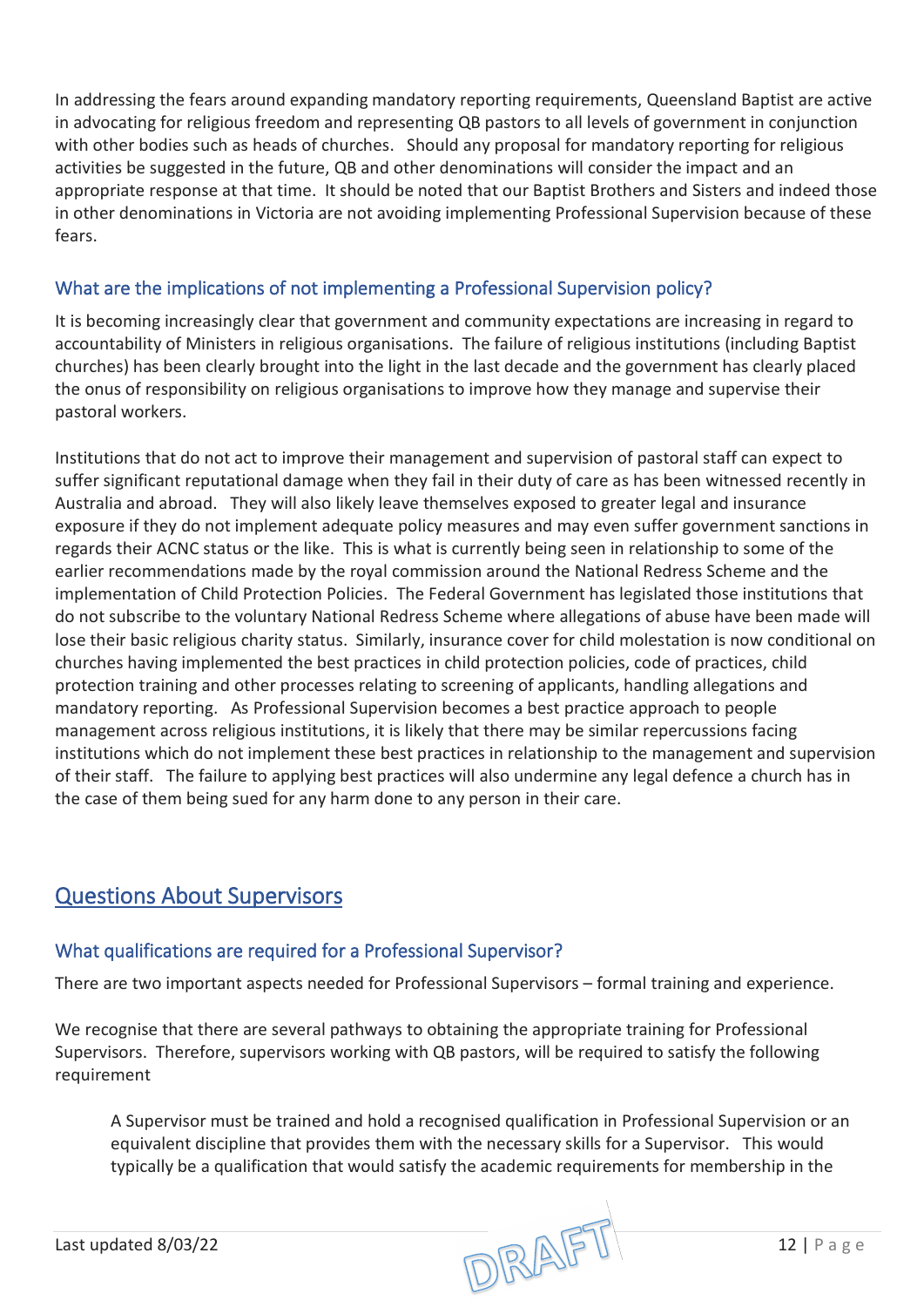Australasian Association of Supervisors or other equivalent professional body as a Professional Supervisor.<sup>[5](#page-12-2)</sup>

They will also be required to be able to demonstrate that they are competent and experienced in supervisory practice, be regularly supervised themselves and hold appropriate professional indemnity insurance.

Some would seek to add to this list that Professional Supervisors should be familiar with pastoral ministry, be familiar with Baptist polity and governance and be committed Christians. These are things that may be beneficial and helpful to consider for most pastors seeking supervision. However, each Pastor, individually is best placed to identify the type of supervisor that would best benefit them. Some pastors may prefer a supervisor who is from another denomination or even from a clinical background depending on their ministry circumstances. And so, while recommended, it is up to local autonomous churches and pastors to decide what is best for their staff, these additional criteria are therefore not mandatory for a Professional Supervisor of a QB Pastor.

All Supervisors who are to Supervise QB Pastors, must complete an induction which will outline some of the expectations of supervision for QB Pastors including the QB code of practices for Pastors.

#### <span id="page-12-0"></span>A Professional Supervisor doesn't understand my context, how can they help me?

There are some advantages if a Professional Supervisor has some understanding of a pastor's ministry context, Baptist ministry or Baptist polity in general, but it is not essential. One of the tasks of a Professional Supervisor early in a relationship is to grow an understanding of the supervisee's ministry context including the community, congregation, church leadership and denominational peculiarities they work within. Some people find that having a Professional Supervisor from outside of their "denominational bubble" can bring other useful perspectives and provide challenge in ways never imagined.

Professional Supervisors are trained and equipped with tools that can be applied across disciplines. What is more important than an in depth understanding of the specific ministry context is the ability for the supervisee to build an open, honest and transparent relationship of trust with their supervisor.

#### <span id="page-12-1"></span>If Mentoring does not meet the requirements, why don't we fix it so it does?

Mentoring as implemented for QB Pastors is variable in its application and effectiveness. It is applied ad hoc because of the lack of guidelines, standards and training required for its mentors. Mentors are usually chosen based on their experience and not because they have any skills in mentoring or because they know how to mentor. QB has identified that it would be beneficial to produce some resources / training to help QB mentors be more equipped and more effective in their role as mentors, and these are in production now.

Even with improved equipping and resourcing of mentors, it is unlikely that mentors could provide what professional supervisors can due to the formal training required of Supervisors. While there is no doubt many things are shared, there are also some specific differences. Mentoring has a different focus (all of life) and is based around the development of skills and character in order that the mentoree be more effective and perform better. Supervision can consider broad skill and character development, but typically has a narrower focus on things that impact on work and more particularly, on wellbeing of those involved in that

<span id="page-12-2"></span>Last updated 8/03/22 13 | P a g e <sup>5</sup> From the Minimum Standards for Professional Supervision from Professional Supervision – A Guide for Queensland Baptist.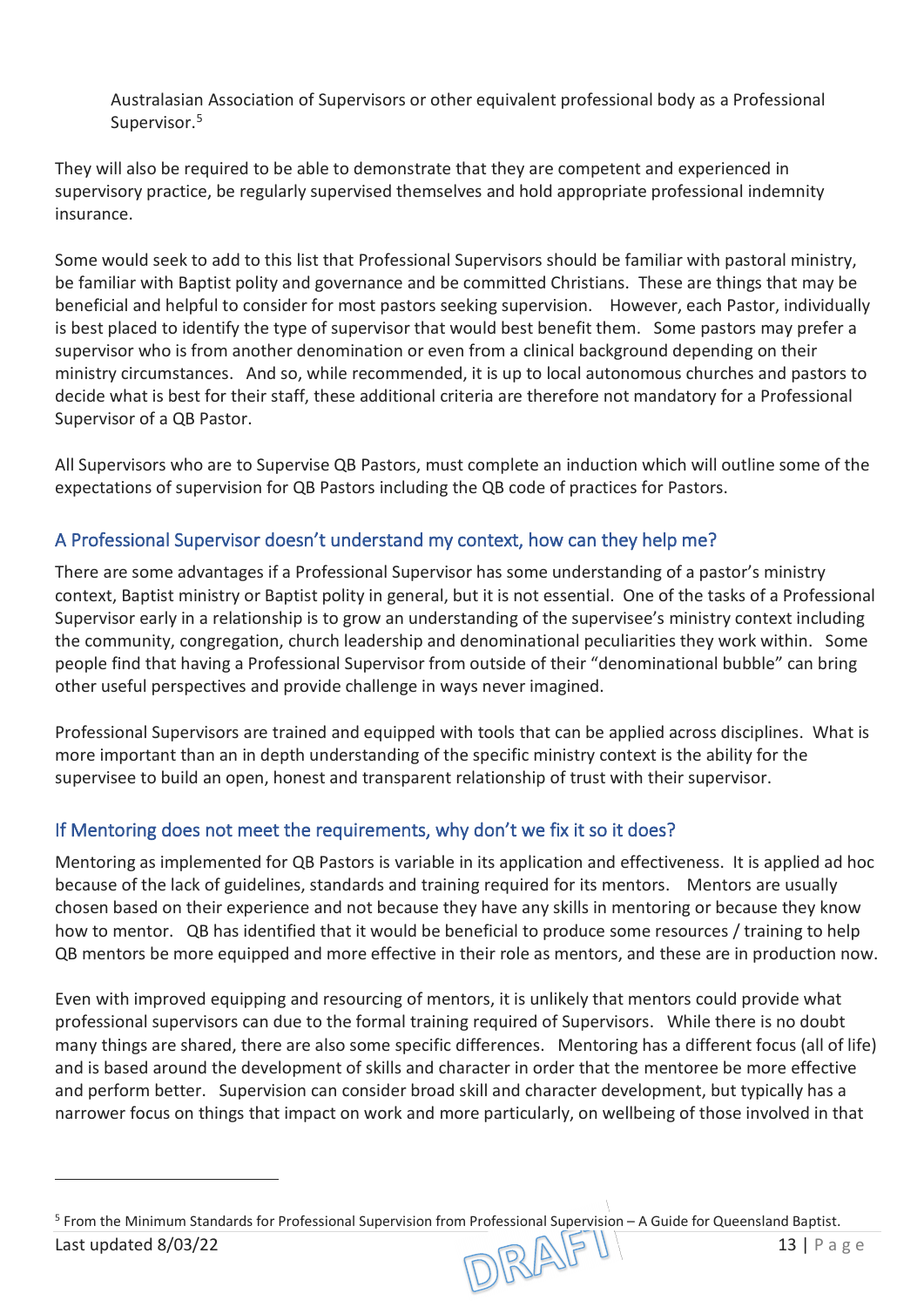work. The wellbeing of the Pastor, those they minister to and even the organisation they work with is the primary concern of the supervisor and rigorous consideration of these is often missing from mentoring.

Professional Supervisors are also uniquely trained to be able to recognise and help their supervisees process complex relationship dynamics and ethical dilemmas. They are not the "experts" as a mentor is expected to be but are facilitators of a reflective process where the pastor considers their responses and actions and explores new perspectives and alternatives. Supervisors, unlike mentors, are held accountable for their practice by professional bodies, codes of conduct, professional development and their own supervision which all work together to protect the quality and effectiveness of the supervision being given.

There is no doubt that QB could upskill mentors with some additional skills and provide some basic models of supervisory practice, however, simply providing some additional training will not fix the issues of variability or raise the bar substantially. Without a major change in the way mentoring is practiced, many of the greatest benefits of Professional Supervision would not occur. And if the major changes needed are realised, then what is being provided is a Professional Supervision service, not a mentoring one.

There is value in both mentoring and Professional Supervision. Both have a slightly different focus and utilise the gifts, abilities, experience and training of individuals in different ways to achieve different results. This is why the proposal is not to eliminate Mentoring, but to supplement it with some Professional Supervision so that all Pastors can benefit from the best of both if they choose to continue with mentoring.

#### <span id="page-13-0"></span>Couldn't QB train pastors to be a Professional Supervisor?

Various courses of study (eg Graduate Certificates, Graduate Diplomas, Masters) are being developed by theological colleges around Australia to train Professional Supervisors. Theological colleges are uniquely placed to be able to provide this training that meets the standards of professional bodies and QB believes training of Professional Supervisors is best undertaken through them.

Malyon College in coming years is likely to become a provider of such a course of study for QB pastors and others interested in gaining such qualifications. QB encourages interested pastors to consider completing a course of study and becoming an accredited Professional Supervisor.

#### <span id="page-13-1"></span>Can I train as a professional supervisor?

We encourage pastors to consider undertaking training as professional supervisors if they desire to help support their colleagues in this way. There are various training programs currently available and information on these is available by contacting the QB Director of Pastoral Services.

#### <span id="page-13-2"></span>Who decides who will supervise me?

Individual pastors will be able to select their own Supervisor who satisfies their own personal needs and goals provided they meet the qualifications of a supervisor as laid down in the church's or QB's policy.

QB will maintain a list of recommended supervisors who have completed an induction into QB Supervision processes which will be made available to all its Pastors. Supervisors who want to be listed as a recommended supervisor will need to demonstrate that they meet the minimum requirements laid down and attend an induction program. Pastors can choose supervisors from the recommended list or find another suitably qualified supervisor who can apply to be recognised by QB.

Last updated 8/03/22  $\sqrt{|\bigcap_{i} \bigcap_{i} \bigcap_{j} \bigcap_{j} \bigcap_{j} \bigcap_{j} \bigcap_{j} \bigcap_{j} \bigcap_{j} \bigcap_{j} \bigcap_{j} \bigcap_{j} \bigcap_{j} \bigcap_{j} \bigcap_{j} \bigcap_{j} \bigcap_{j} \bigcap_{j} \bigcap_{j} \bigcap_{j} \bigcap_{j} \bigcap_{j} \bigcap_{j} \bigcap_{j} \bigcap_{j} \bigcap_{j} \bigcap_{j} \bigcap_{j} \bigcap_{j} \bigcap_{j} \bigcap_{j} \bigcap_{j} \bigcap_{$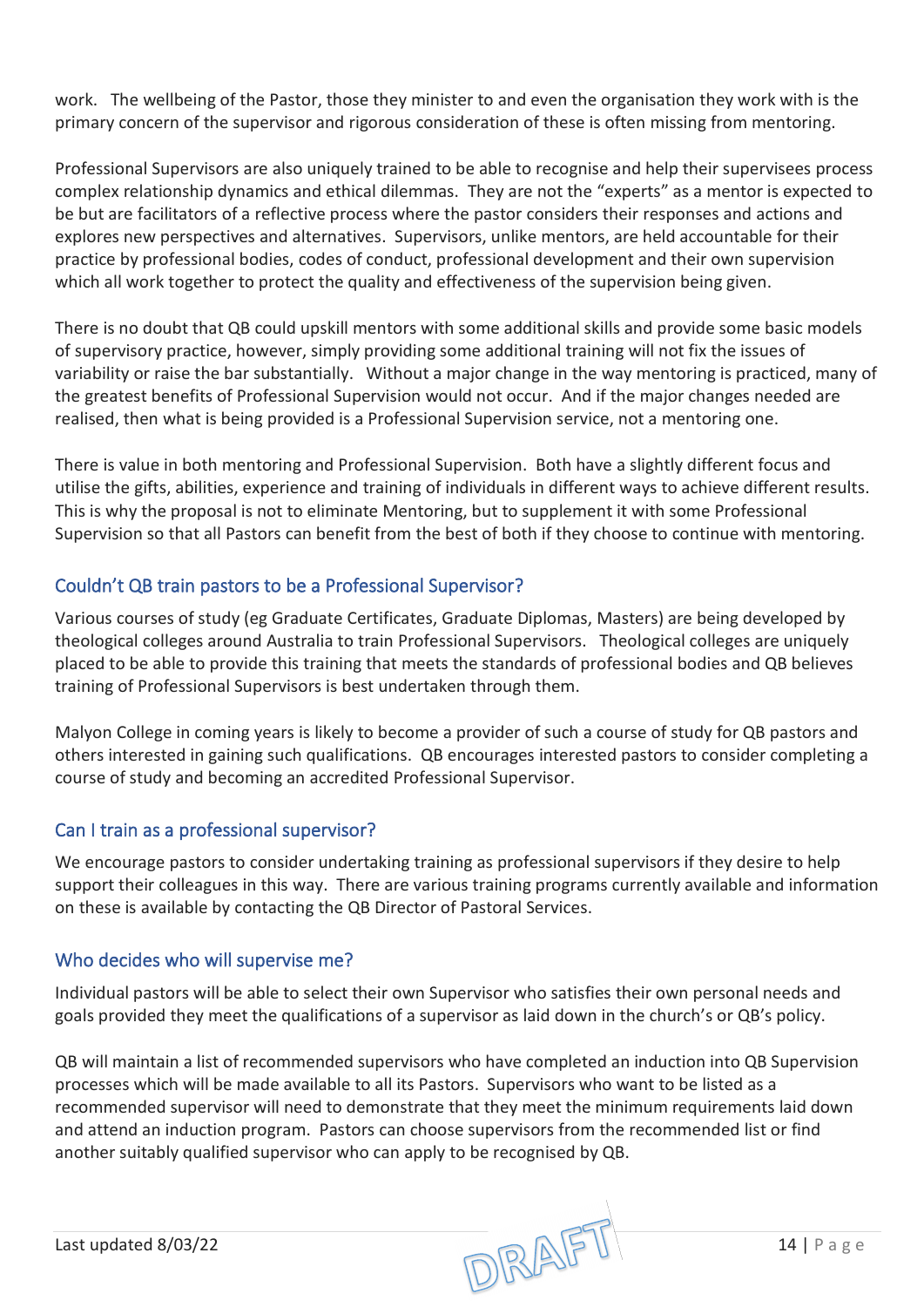#### <span id="page-14-0"></span>Can I be supervised by someone in my church? What does it mean for a supervisor to have a degree of independence?

No, a pastor cannot be supervised by another pastor or direct report in their church or by a person who is a member of their church. It is important that a Professional Supervisor has a degree of independence from the pastor's local ministry setting and its functioning. This ensures they are better able to identify any blind, deaf or dumb spots which may exist in the pastor's ministry and not have to manage the complexities of dual relationships.

It is likely that pastors will already have accountability structures in place within their local churches (e.g. through leadership groups, line management relationships to senior pastors or even to the congregational membership at large) which will serve the demands of the local congregation. These relationships, while important, are part of the overall church system and therefore struggle to step back and take an independent and unbiased position that is necessary for Supervision. It should be remembered that Supervision is not just about serving the needs of congregation but is broader and concerned about the wellbeing of the pastor in the first instance and the wellbeing of those they minister to in the second instance.

Similarly, if a pastor has a close personal relationship with a supervisor, they would not be suitable to be their Professional Supervisor as they will struggle to be objective in their approach.

Because of the need for independence, QB is not employing any "denominational" Professional Supervisors, but will be using supervisors who are operating as independent professionals in their own right.

## <span id="page-14-2"></span><span id="page-14-1"></span>Questions About Supervisory Practice

#### How will I fit supervision in with everything else?

It is recognised that in ministry, there is always more that could be done than what time allows and so pastors are always making decisions about how to use their time most effectively. It is also recognised that Pastors already invest significant time into mentoring relationships and that the introduction of supervision may be perceived as an additional load.

However, many who regularly participate in supervision would attest that supervision provides them with an effective way to reflect, consider the work at hand and become more intentional about their priorities, use of time and overall wellbeing. Prioritisation should be a regular topic within supervision. Good time management involves reflective conversation about what to choose to neglect. Sustainable ministry also requires that the pastor maintain their wellbeing and become aware of aspects of ministry that may compromise their ability to minister effectively. Supervision can help a Pastor to be more effective and efficient in their work and thus reduce the pressure of their ministry. To many pastors, Supervision is looked forward to and is a gift to them personally and their ministry in general.

With the introduction of 4 supervision sessions per year, the demands for mentoring will be reduced from 6 times per year to 4 times per year and the total support expected for pastors will increase from 6 times per year to 8. For anyone who is mentoring another pastor, the time they invest in personal development will be the same. For anyone mentoring more than one pastor, they will recoup some time through the reduced demands for them to act as a mentor. Only those who are not mentoring another pastor, will have a slightly greater commitment in terms of their personal development of nominally 2 hours per year.

Last updated 8/03/22 15 | Page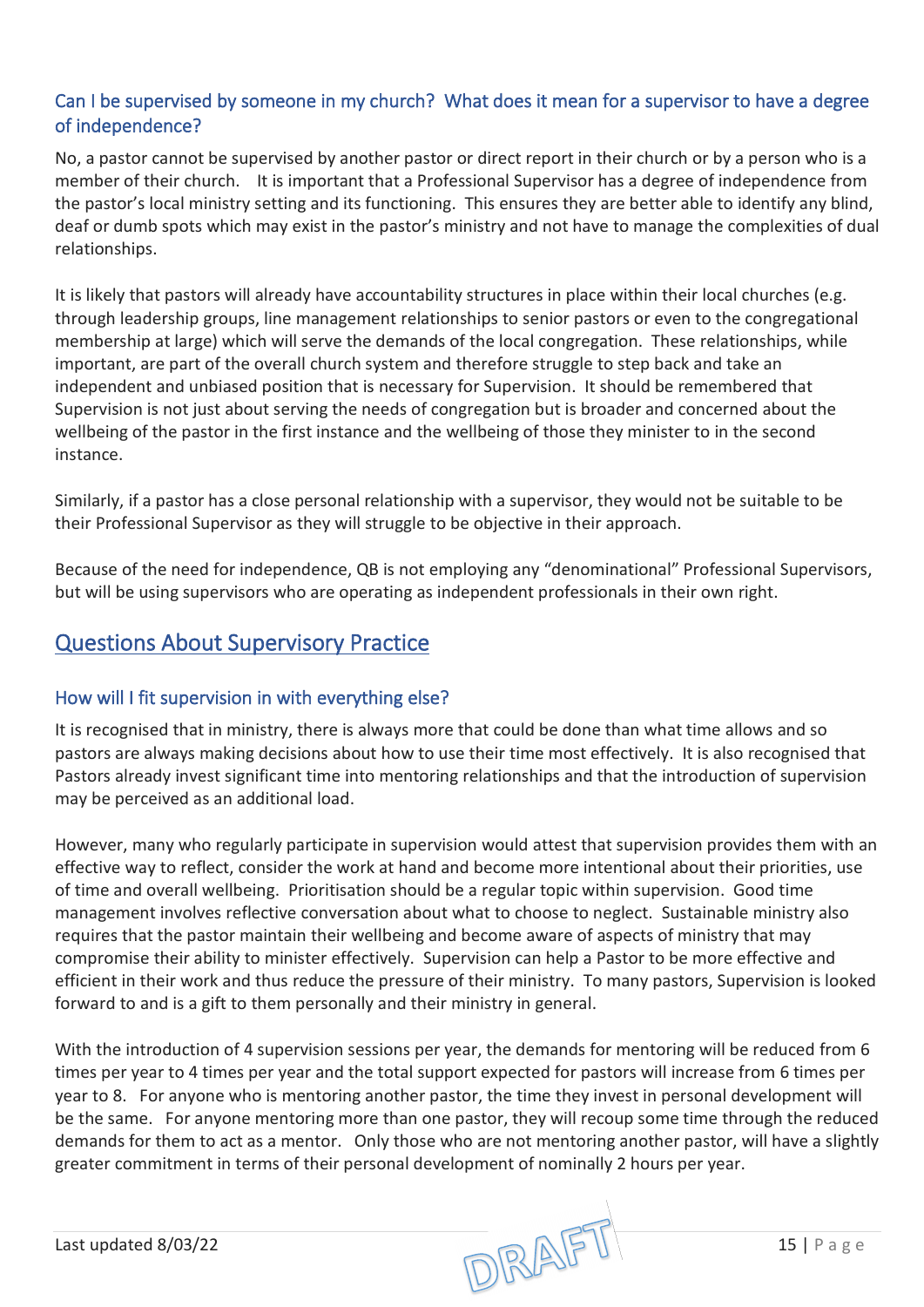#### <span id="page-15-0"></span>What reporting is involved in supervision?

In the most part, the supervision that occurs between a Professional Supervision and a pastor will be confidential and the matters discussed would never be divulged to others. Confidentiality is essential if a safe and trusted space is to be established in supervision. The contractual arrangement set up at the beginning of the supervision relationship would make this clear.

However, there will be an expectation that there will be some reporting, and this will potentially be on two levels.

Firstly, there will be some basic compliance reporting to the responsible body. Nominally this will be to QB who will be overseeing the process for most pastors. This reporting will take 2 forms. Firstly, when a supervision relationship is established, the Pastor will need to register this relationship by sending to QB a copy of the covenant or contract that has been established with the Supervisor. Secondly, an annual report signed by the Supervisor must be submitted that will document that the required number of supervision sessions have been completed for that year. If a church assumes responsibility for the Professional Supervision of their pastors, the compliance reporting will be directly to the local church. The Pastor will report similarly on the number of supervision sessions received through their re-registration application.

Very occasionally a second level of reporting may be required when a Supervisor determines that there is an immediate and real potential for harm to either the Pastor being supervised or another person to whom they are ministering. These would normally relate to the identification of situations where the Pastor is acting beyond acceptable boundaries of ministry and thus likely breaching a code of ministry. The first response of the supervisor would be to discuss these matters with the Pastor in supervision and seek to elicit a change in behaviour or attitude. If corrective measures were put in place, in most cases, this would be the issue dealt with and no reporting would be undertaken. But if there was not a willingness to correct the behaviour, and the risks for harm continued, the duty of care that a Supervisor carries would require that they report their concerns to the organisation responsible for the pastor – this would likely be to QB and/or the local church. Existing policies and procedures for dealing with matters of concern (e.g. Code of Conduct and Ethical Investigation Response Group Procedures) would be followed. It would be normal in such situations that information would be shared and an appropriate response would be decided between QB and the local church leadership. Mandatory reporting around the abuse of children would fall into this category.

#### <span id="page-15-1"></span>Is supervision confidential?

In most instances, the details of items discussed during supervision will be kept confidential between the supervisor and the supervisee in accordance with the codes of practice that govern the supervisor's practice.

However, supervision like any other form of pastoral counselling or pastoral conversation can never be completely confidential because it is not only for the support of the pastor as a practitioner, but also for the wellbeing of those amongst whom the pastor works. If something emerges during supervision that has the potential to inflict harm on the pastor as the supervisee or on another person, the supervisor has a duty of care to do something about this.

Legally, if there is disclosure about a case of child abuse, this would need to be reported to the appropriate authorities as is the case in any disclosure of this type in local church ministry. These are familiar requirements for local church ministry leaders.

Last updated 8/03/22 16 | Page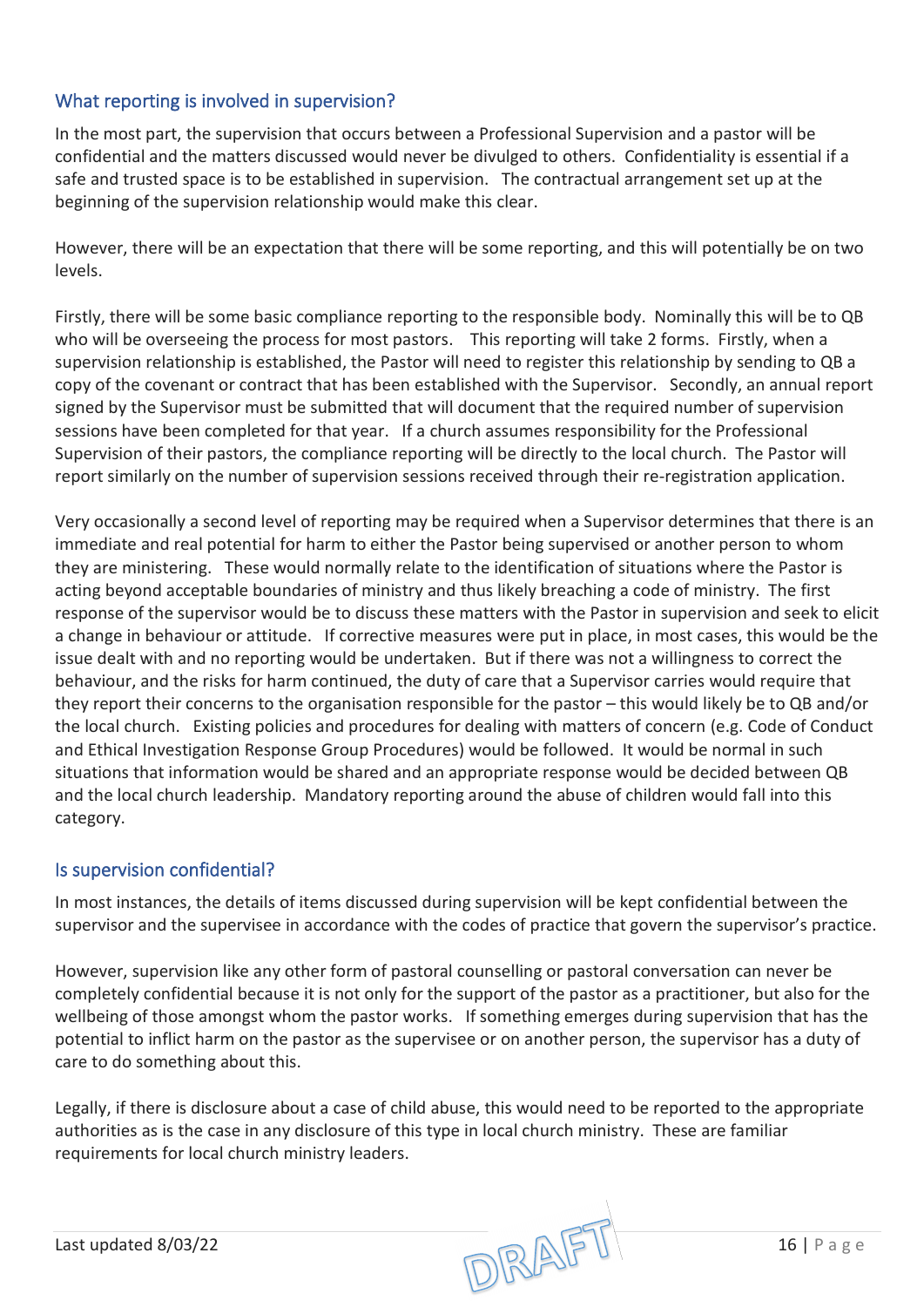For other items of concern, these would normally be discussed in the first instance within supervision with the aim to help the pastor identify the risk and take preventative actions to avoid harm. If there was a blatant disregard for or no acknowledgment of the present risks, the Supervisor may choose after discussion with the supervisee to communicate their concerns to the organisational contact for that pastor which may be a local church contact and/or a contact at QB Services for their further follow up on those issues of concern. The motivation of any reporting is concern for the wellbeing of those involved.

#### <span id="page-16-0"></span>Can we use group supervision?

Group supervision does have some advantages and some disadvantages. One of the key disadvantages is that a Pastor will not have to the opportunity to share specifically about their own ministry challenges as regularly. Given that the current requirement is minimalistic at only 4 supervision sessions per year, this would severely limit the opportunity for a Pastor to bring matters of concern that impact them personally.

In addition to this fact, group supervision generally requires a higher skill set for both supervisors and supervisees than individual supervisory practice. Therefore, group supervision will not be accepted for at least the first 4 years of Supervisory practice for QB Pastors while the Supervisory program is being established. It may be considered appropriate and included in options for pastors in the future. Group supervision may be appropriate for Chaplains in certain situations and should be negotiated accordingly.

#### <span id="page-16-1"></span>How can Church Leadership and others feed into the Supervision Process?

There is no formal route by which local church or denominational leaders such as Regional Ministers can feed into the supervision process. However, it is always possible for them to speak to the pastor themselves and suggest that issues of concern might be profitably considered in supervision. It is hoped that ministers will be alert to the views of lay people and other colleagues about their ministry and bring such comments to supervision to reflect on them as part of responsible practice.

#### <span id="page-16-2"></span>Will supervisors be available in regional areas?

There are Supervisors spread right around Australia and it will be a case of demand driving supply. QB Services is not planning on developing its own team of QB Supervisors but will be sourcing them from the ranks of Professional Supervisors already operational in various communities. In time, it is likely that Professional Supervisors will set up practice around the regions as they service ministers and clergy from several denominations.

The availability of Zoom and other video conference platforms also provides a wonderful way to connect with a supervisor who may be distant or remote.

#### <span id="page-16-3"></span>How does supervision relate to performance reviews or the re-call process for pastors?

There is no direct relationship between supervision and a pastor's internal performance review or between supervision and the process of re-calling pastors.

Supervisors do not answer to or work for church leadership and so there is no process of feed back to them on their supervisory work with a pastor. Matters discussed within supervision are confidential to the supervisory relationship and cannot be shared unless approval is given by the pastor being supervised.

Neither is there any formal mechanism for church leaders to pass information back to supervisors from individual performance reviews. Ministers are however encouraged and able to bring to supervision

Last updated 8/03/22  $\Box$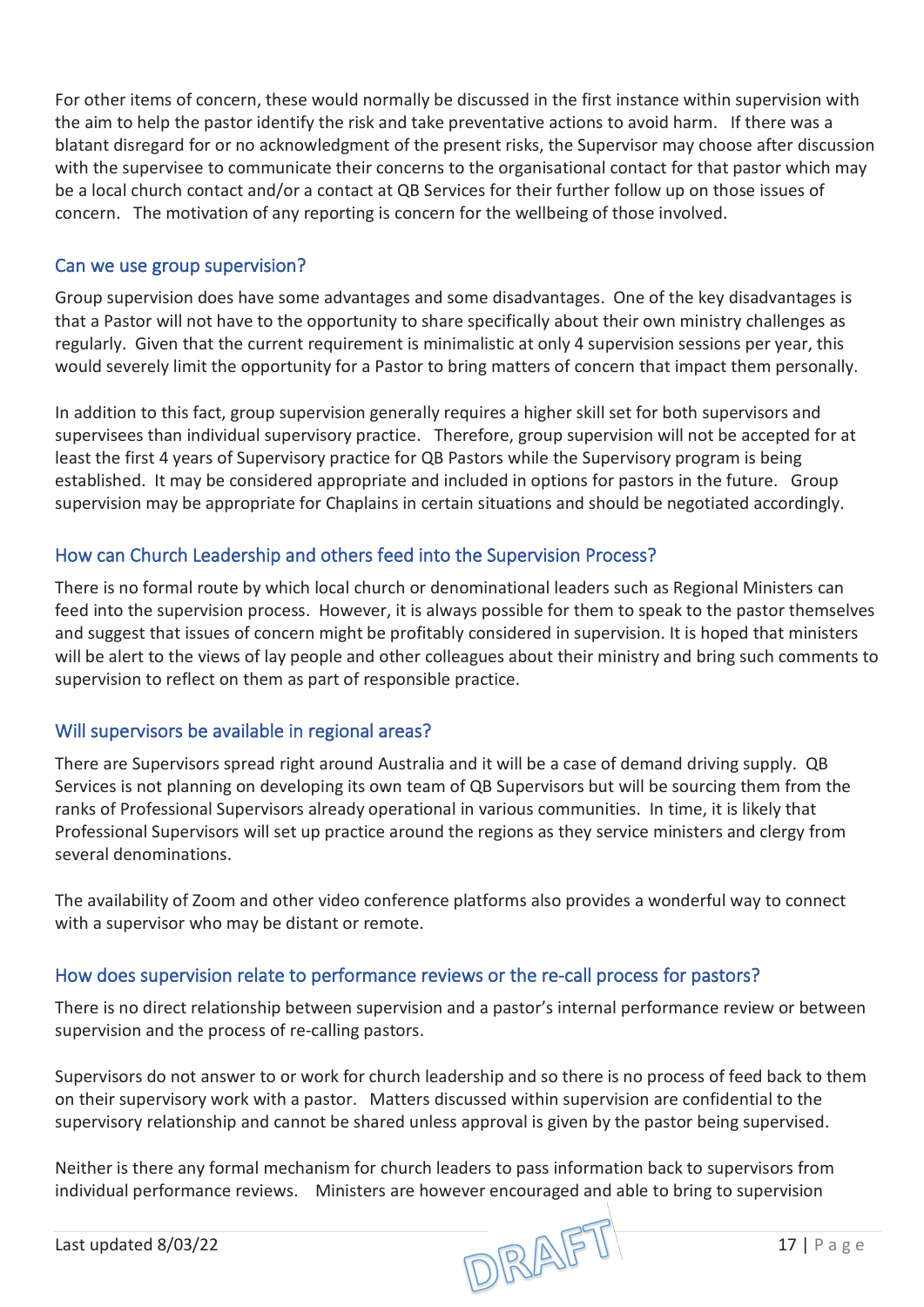matters that have been raised in performance reviews to reflect on these and process them in a safe environment. This would be encouraged.

It is hoped that with regular reflection during supervision on the pastor's relationships and effectiveness in their appointment that this will lead to fewer surprises in any review and re-call processes they are involved with.

#### <span id="page-17-0"></span>Who is responsible for the oversight of supervision for pastors?

Because of the autonomy of the local Baptist church, the local church is responsible for the wellbeing of their pastors and their congregations. The leadership of local Baptist churches are ultimately responsible for ensuring they are fulfilling their obligations to all concerned in these matters.

With respect to the function of pastors and specifically professional supervision, local church leaders must balance their understanding of the teaching of Scripture, with policy matters relating to their own church polity, denominational expectations and standards, government expectations as well as congregational and community expectations. When it comes to professional supervision, there are many stakeholders involved.

Local Baptist churches who are members of Baptist Union of Queensland recognise that they are a part of something larger than just themselves and that their decisions impact a wider network. An outworking of this is that sometimes, local churches curtail their autonomy and independence in light of shared beliefs, practices and operational matters that are delegated to QB to manage on their behalf. The responsibility becomes a shared responsibility. The Registration of Pastors is one of these things and overseeing pastor's wellbeing, their ongoing continuing professional development and the professional standards that govern their ministries are all part of this.

It is recognised that professional supervision as a means of helping to care for pastors personally and in ministry can be more effectively managed by QB Services on behalf of churches rather than expecting every church to manage it for themselves. QB has therefore developed a policy that it invites local churches adopt. This will allow QB Services to manage Profession Supervision of registered Pastoral Leaders under the existing Personal Ministry Develop Plan and Registration procedures.

If churches choose to manage their supervision policies themselves, they will be able to develop their own policies and procedures in accordance with minimum standards agreed to by the QB Assembly. They will be required to have their policies approved by QB and will need to report annually on the compliance of their pastors to their policy to ensure that Registration requirements are met.

## <span id="page-17-2"></span><span id="page-17-1"></span>Questions About who should Receive Supervision

#### If I am not registered as a QB pastor, but work as a ministry worker in a local church, do I need to be in supervision?

The current understanding of the intentions of the Royal Commission would be that anyone employed that is working in a ministry or "pastoral" capacity in a local church should be receiving pastoral supervision. It is reasonable that some form of supervision be considered for anyone who might be employed in a ministry role for more than 1 day per week.

Last updated 8/03/22  $\sqrt{OPT}$  18 | Page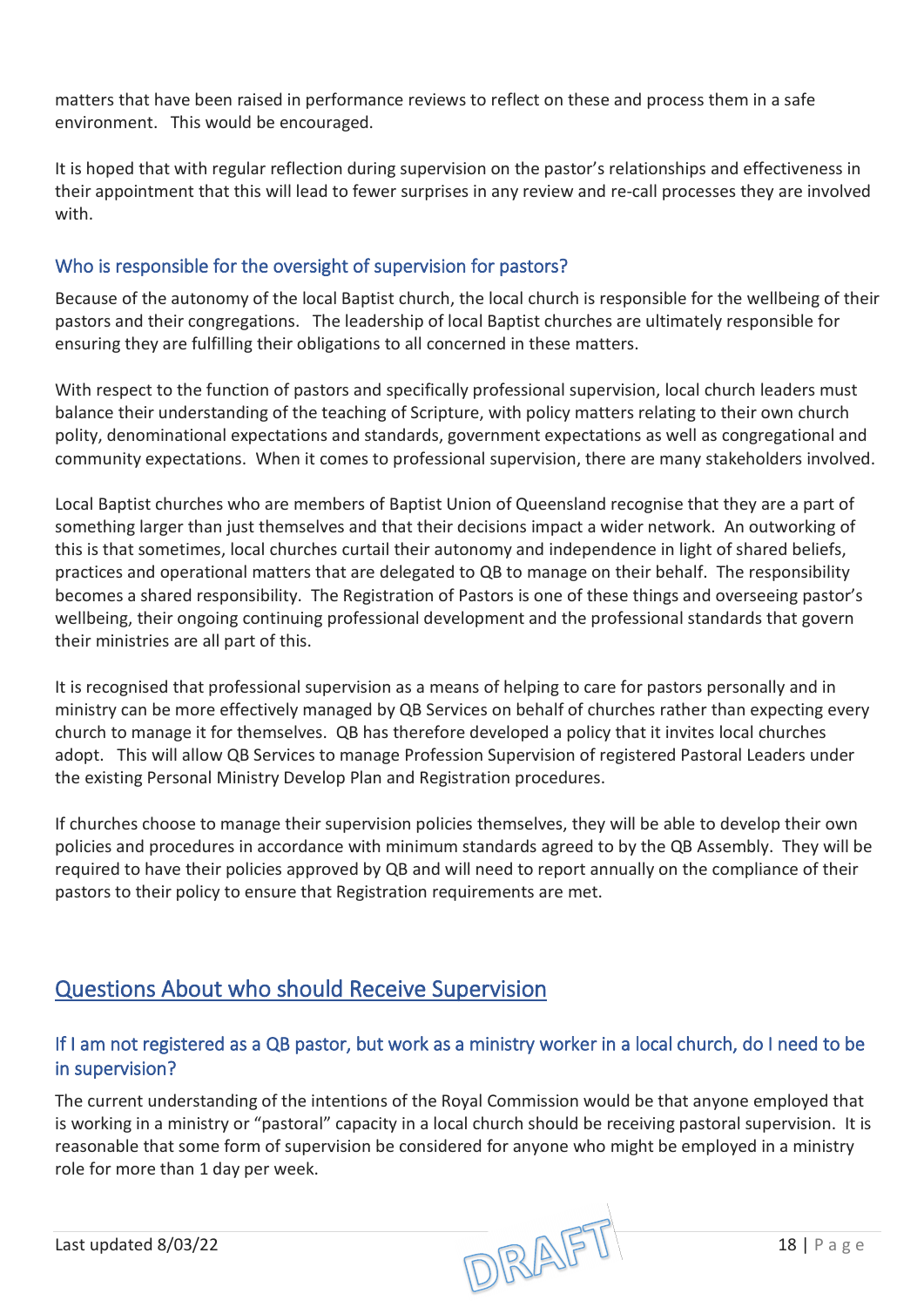At this point, QB does not have any means of accrediting ministry workers and so is not able to offer to oversee their Professional Supervision. QB is working on a proposal to provide accreditation for ministry workers in local churches and so there may be a time in the future where QB could provide oversight of these ministry workers. Until this time, oversight of the Professional Supervision of ministry workers is the responsibility of the local church.

#### <span id="page-18-0"></span>If I am registered as a QB pastor and work part-time, do I need to be in supervision?

Yes, part time Pastoral staff should receive Professional Supervision.

Our QB guidelines state that to be considered for Registration as QB Minister, a person must be in an ongoing ministry position of at least 0.6 FTE. To continue to be registered, a QB Minister must continue to have a call to a current Ministry context.

All registered QB Ministers will be required to have professional supervision at least 4 times per year as well as accessing another additional Support person (mentor, counsellor, coach, spiritual director) at least 4 times per year to maintain their registration.

Part time ministers can apply to Ministerial Services for a relaxation of the number of times they need to access the additional Support person, but will still be required to receive 4 Professional Supervision sessions per year. Applications will be considered on a case-by-case basis, but QB's recommendation is that all registered ministers access at least 8 hours of support per year regardless of whether they are part time.

#### <span id="page-18-1"></span>I'm a retired pastor working part time for a church - should I still attend supervision?

Retired pastor who fulfill one of the following criteria

- a. You are employed in a paid ministry role of more than 0.6 Full Time Equivalent (FTE), and / or
- b. You have a formal pastoral ministry that includes the provision of pastoral advice, support, counselling or assistance in times of need.

will be required to receive Professional Supervision 4 times a year. While retired pastors do not need to satisfy the other requirements of registration (e.g. have a Personal Ministry Development Plan or an additional support person), it is expected that they participate in supervision for their own wellbeing and the benefit of the church in which they are ministering.

#### <span id="page-18-2"></span>I'm taking some extended leave - should I still attend supervision?

Pastors are expected to receive at least 1 hour of supervision per quarter. Any minister on an extended period of leave (of at least 3 months) may by negotiation with their supervisor, miss their scheduled supervision sessions during that leave period.

If leave is greater than 3 months, a pastor may miss 1 supervision session. If leave is greater than 6 months, a pastor may miss 2 supervision sessions, etc.

Extended leave may include long service leave, parental leave, sick leave, etc.

For a pastor taking Sabbatical Leave, Professional Supervision will provide a helpful place for the work of reflection during that period of leave and it is recommended that Pastors on Sabbatical Leave continue to attend scheduled Professional Supervision.

Last updated 8/03/22 19 | Page